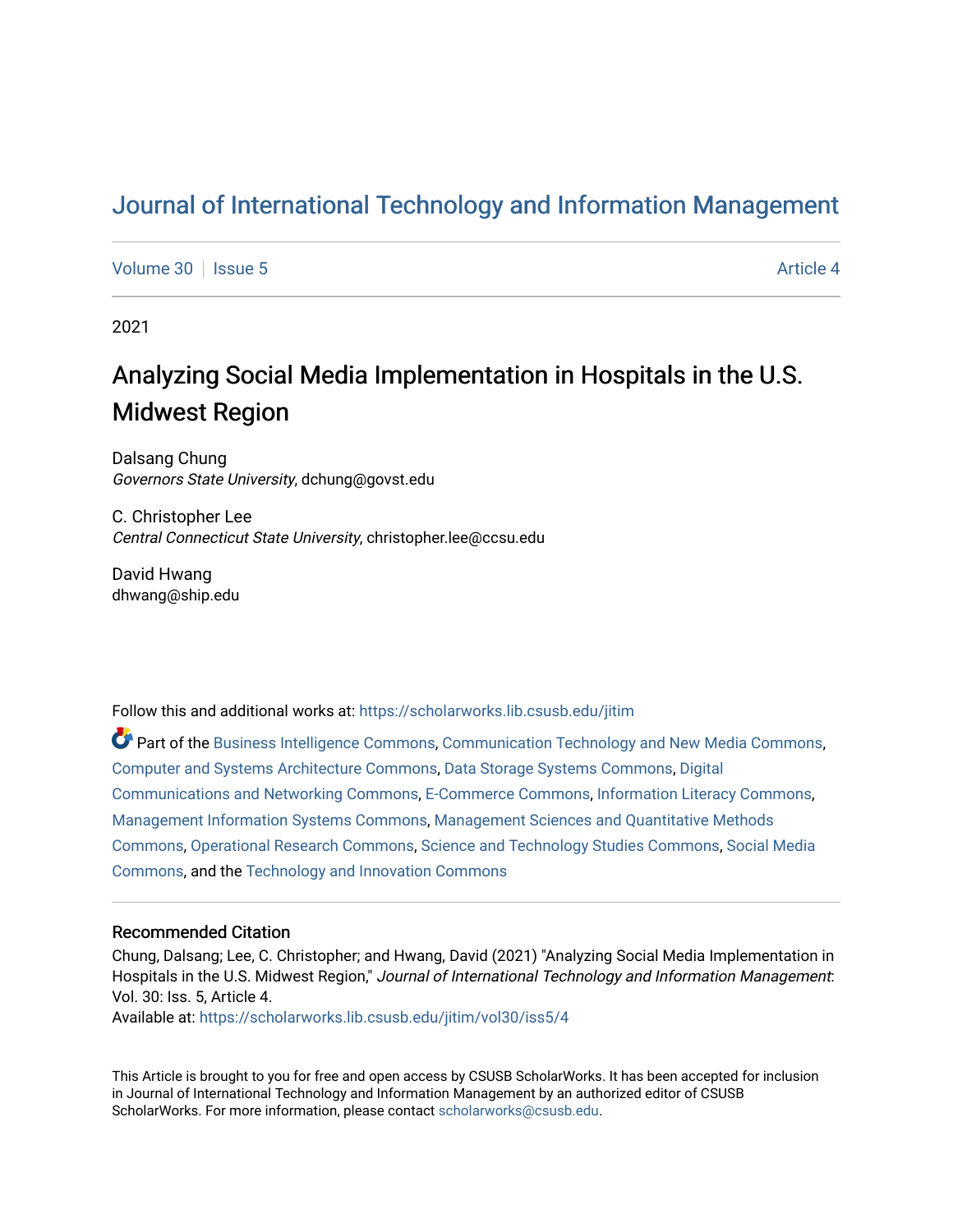## **Analyzing Social Media Implementation in Hospitals in the U.S. Midwest Region**

Dalsang Chung Governors State University, USA [dchung@govst.edu](mailto:dchung@govst.edu)

C. Christopher Lee\* Central Connecticut State University, USA [christopher.lee@ccsu.edu](mailto:christopher.lee@ccsu.edu)

> David Hwang Shippensburg University, USA [dhwang@ship.edu](mailto:dhwang@ship.edu)

\*Corresponding Author

©**International Information Management Association, Inc. 2021 77 ISSN: 1941-6679-On-line Copy**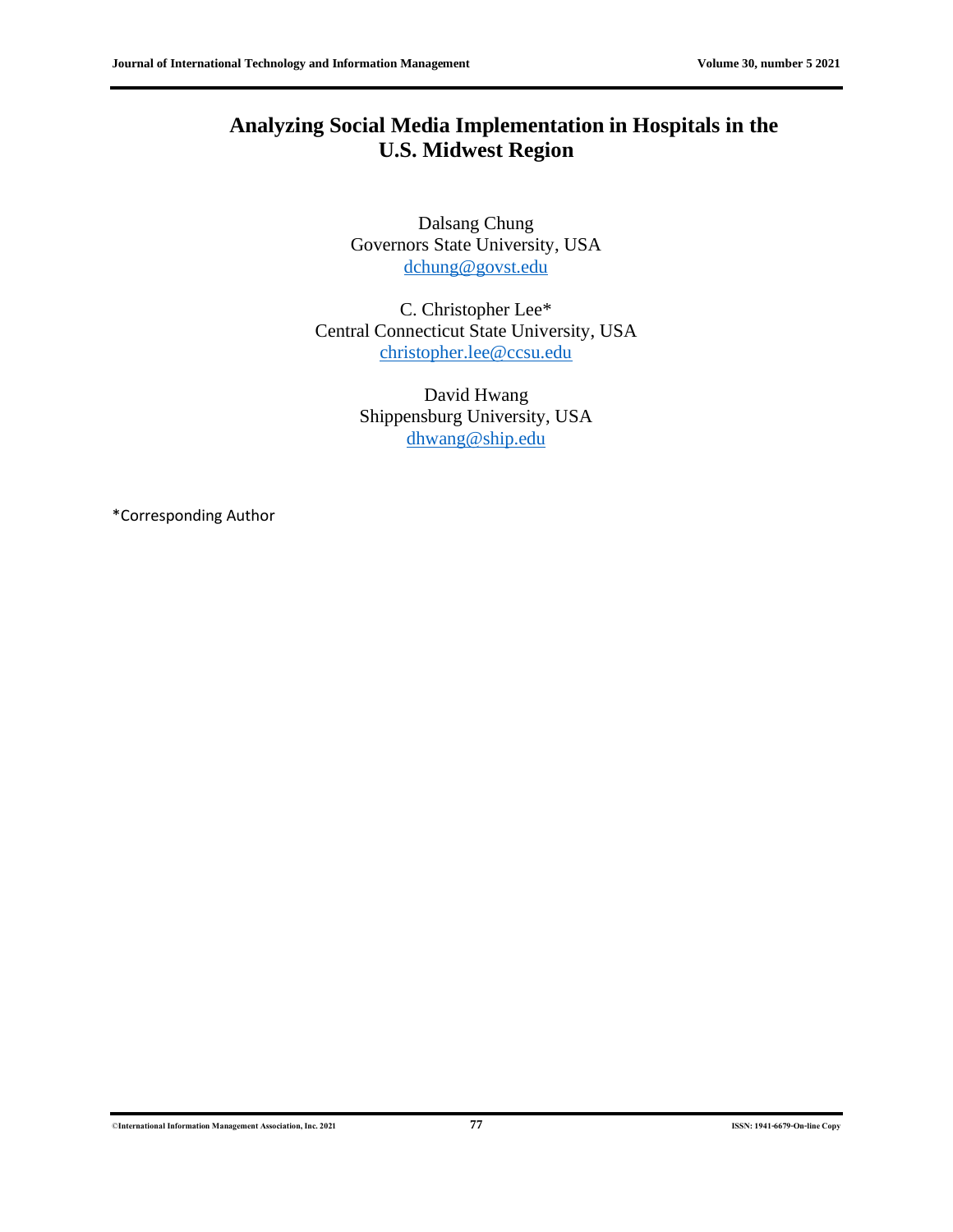### **Analyzing Social Media Implementation in Hospitals in the U.S. Midwest Region**

Dalsang Chung (*Governors State University*)

C. Christopher Lee (*Central Connecticut State University*)

> David Hwang (*Shippensburg University*)

#### **ABSTRACT**

*The purpose of this research is to explore to what scale hospitals are adopting social media and implementing it in accordance with hospital characteristics. We reviewed hospitals' social media activities on social networking sites such Facebook, Twitter, Instagram, and YouTube. We studied the 912 hospitals in the Midwest region reported in the 2015 American Hospital Association Annual Survey dataset. We reviewed each hospital's social-networking page to understand the scale of social media adoption relative to the hospital's characteristics such as bed count, state, ownership type (control), and specialty (service). We also considered whether the hospital is in a network and whether it is physician-owned. We determined the hospital's degree of social media usage through data on user activity from each social-networking platform. This data includes likes on Facebook, followers on Twitter and Instagram, and subscribers on YouTube. More than 80% of the hospitals in this study have a presence on at least one social-networking website; however, utilization depends on many factors of the hospital's characteristics. We have observed that hospitals in Ohio, government-owned hospitals, and children's specialty hospitals with a higher number of full-time registered nurses have a higher degree of social media utilization.*

**Keywords**: social media, adoption, utilization, hospital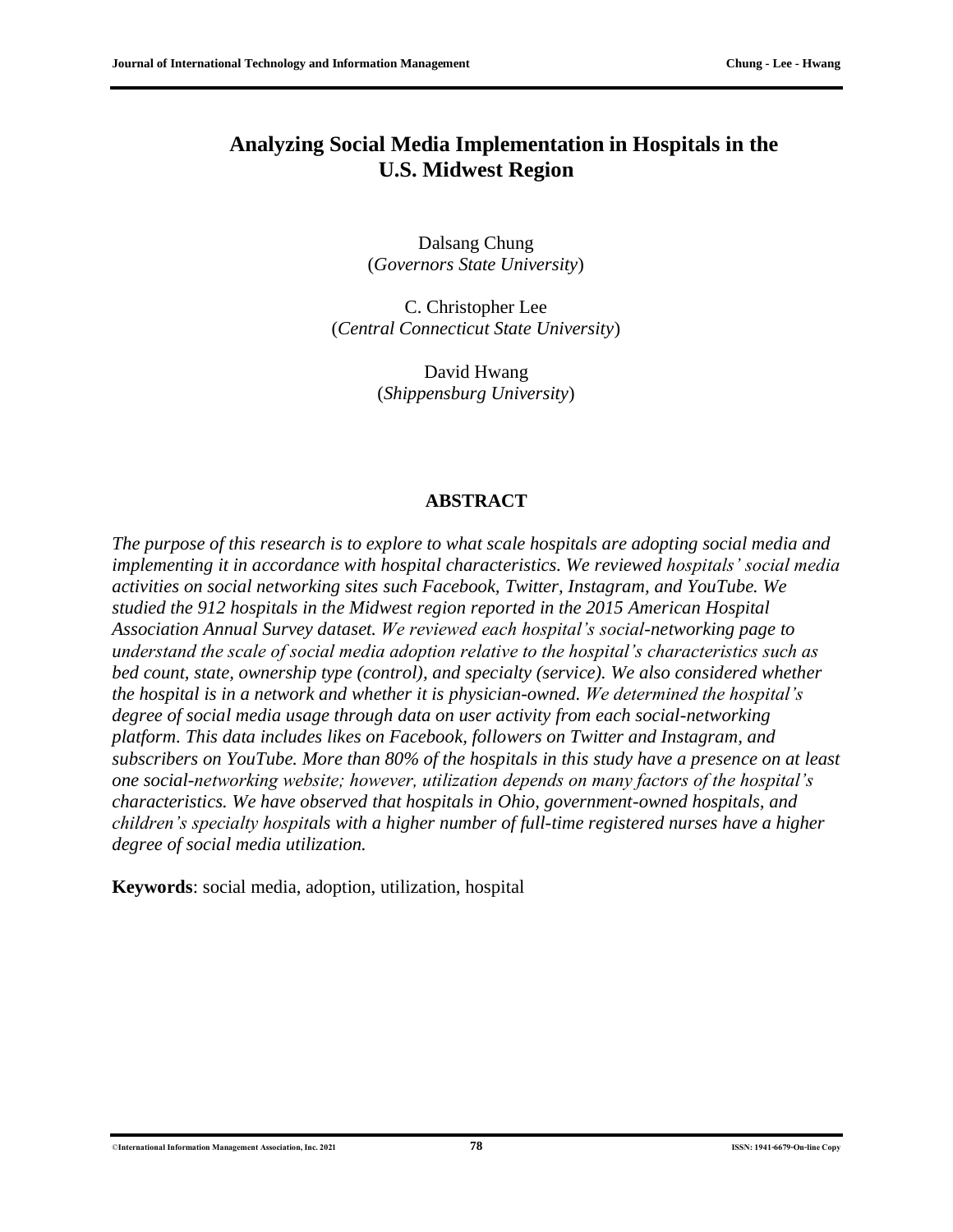#### **INTRODUCTION**

Almost 79 percent of people in the United States are active on the social-networking website Facebook (Greenwood et al., 2016). Considering the number of people on social networking sites, many businesses prioritize having a presence on these platforms to reach potential customers and build strong relationships with them. Hospitals can follow these strategies too. Social media can assist hospitals in reaching patients and providing up-to-date healthcare information and news (Glaser, 2016). Social media websites can also aid hospitals in appreciating staff, promoting health services and products, and gathering opinions from patients (Kordzadeh, 2015). Adopting a plan to be active on social media platforms would increase a hospital's market share and popularity and provide an opportunity to develop a healthcare agenda. Online health groups and communities created by the hospital would be responsible for content. This whole process would not cost hospitals anything. While hospitals cannot have complete control over the discussions and comments on social media, they can direct the conversation through their presence and content.

#### *Audience Engagement*

The relationship between hospitals and patients starts when a patient is logged into the hospital records and ends when he or she has finished treatment. Nowadays, the relationship continues as the patient checks in to the hospital on its social media website (Thielst, 2011). When a hospital creates a Facebook page and posts healthcare information and hospital news, it is engaging in marketing (Kordzadeh, 2015). By providing information to the people connected with the hospital on Facebook, hospitals can empower patients and their families (Griffis et al., 2014). The likes on Facebook could not be entirely accurate as a measure of the actual popularity of the hospital. Many factors, such as most of the likes for a hospital coming from a set of people who live in the neighborhood, may explain the number of likes; however, this information still provides a measure one can analyze in statistics and surveys in comparison to other institutions.

#### *Information Dissemination*

The ratings on Facebook, Instagram, and other social media platforms reflect the service, performance, and patient experience of the hospital. Hospitals are also using YouTube videos to educate the patients. They use YouTube to introduce them to medical procedures, pre-operative preparation, post-operation follow-ups and to provide other information that could be informative for the patients. This information can help to reduce patients' fears and encourage them to engage in their own healthcare (Huang, 2013). It has become highly important for hospitals to discover innovative ways to keep in touch and engage with patients who are outside the hospital environment.

#### *Social Media: Utilization by Hospitals*

In this age of modern technology, people are more active and easily approachable through social media platforms than through mail and phone communications. Using social media for this purpose is both cost-effective and easy (Larsson & Ihlebaek, 2016). Using social media eliminates many barriers between physicians and patients and can allow patients to get guidance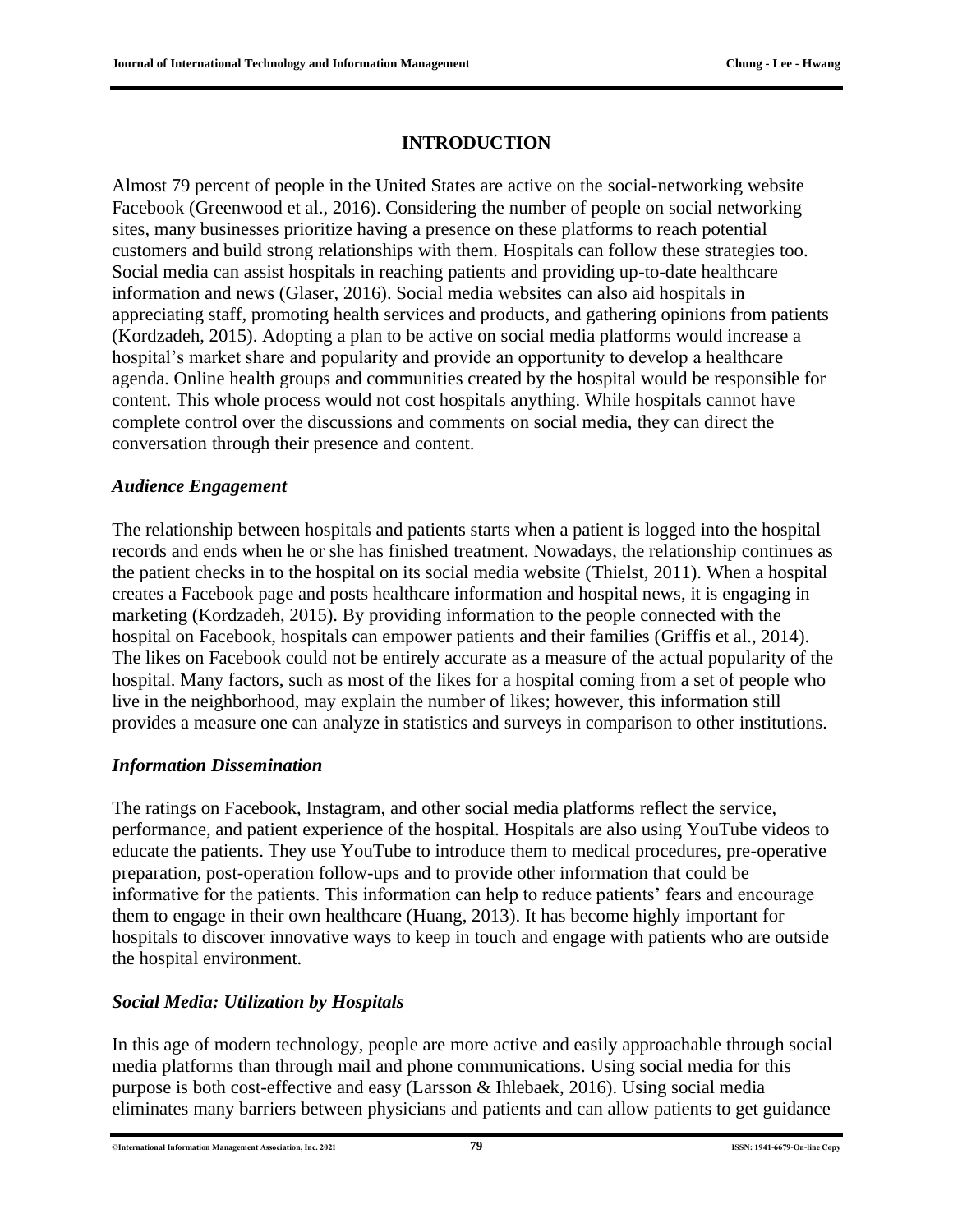directly. Physicians' activities on social media can also help them in their research fields. It can help with advancing their career and with learning new things as it promotes greater interaction with other medical professionals (Bernhardt et al., 2014; Donelle & Booth, 2012). Another huge benefit is that physicians can easily have access to more descriptive, precise, and reliable information (Ventola, 2014; Chretien & Kind, 2013).

Still, even though social media usage has risen, some hospitals remain unconvinced and reluctant to use it. Even as usage has increased, only 15% of the hospitals within the Ohio Hospital Association dedicate full-time professionals to maintain their social media sites (Newswire, 2013). Some healthcare professionals in rural and suburban areas also have reservations about using social media. In particular, privacy and security concerns can be a barrier to use. Some even think that social media can cause negative publicity of a hospital through negative comments from patients (Richter et al., 2014).

Alternatively, many hospitals are succeeding in implementing social media with minimal expenditure. The targeted audience through a Facebook post, Twitter tweets, YouTube videos, and Instagram uploads is immense. This study attempts to explain the adoption and utilization of social media among hospitals in the Midwest region and to analyze whether the adoption and utilization of social media changes from hospital to hospital depending on characteristics such as profit status and bed count.

#### **LITERATURE REVIEW**

#### *Social Media*

Social networking started with people's desire to connect with their old school friends. This later evolved into social media sites that enable people to connect and share thoughts with others in the same community (Facinelli, 2009; Hackworth & Kunz, 2010). Healthcare, industry suppliers, trade organizations, area developers, franchisees, potential franchisees, and consumers are already regularly communicating through social media. This form of communication is accessible, flexible, and easy to use. Today, every brand needs to have a social media presence (Hackworth & Kunz, 2010). The way businesses communicate with customers has changed with the growth of web applications that simultaneously connect businesses with vast audiences. Social media communications also have the major advantage of allowing businesses to communicate with customers in their own personal spaces (Facinelli, 2009). Businesses can use social media to build a new application or use existing ones. Building a new application that generates viral campaigns would be possible but also difficult, as a business would need to spend resources, such as time, to do this. Alternatively, it is easy, effortless and requires no expertise to use existing applications. This also eliminates the search for an audience.

#### *Social Media in Healthcare*

The healthcare industry has struggled to understand the impact of social media on healthcare services from an organizational point of view. Clearly, usage of social networking sites to share health-related information will grow exponentially, as there is a demand from patients and consumers who want access to timely healthcare data from medical experts. This has led many hospitals to embrace social media platforms as a way to connect with patients and consumers.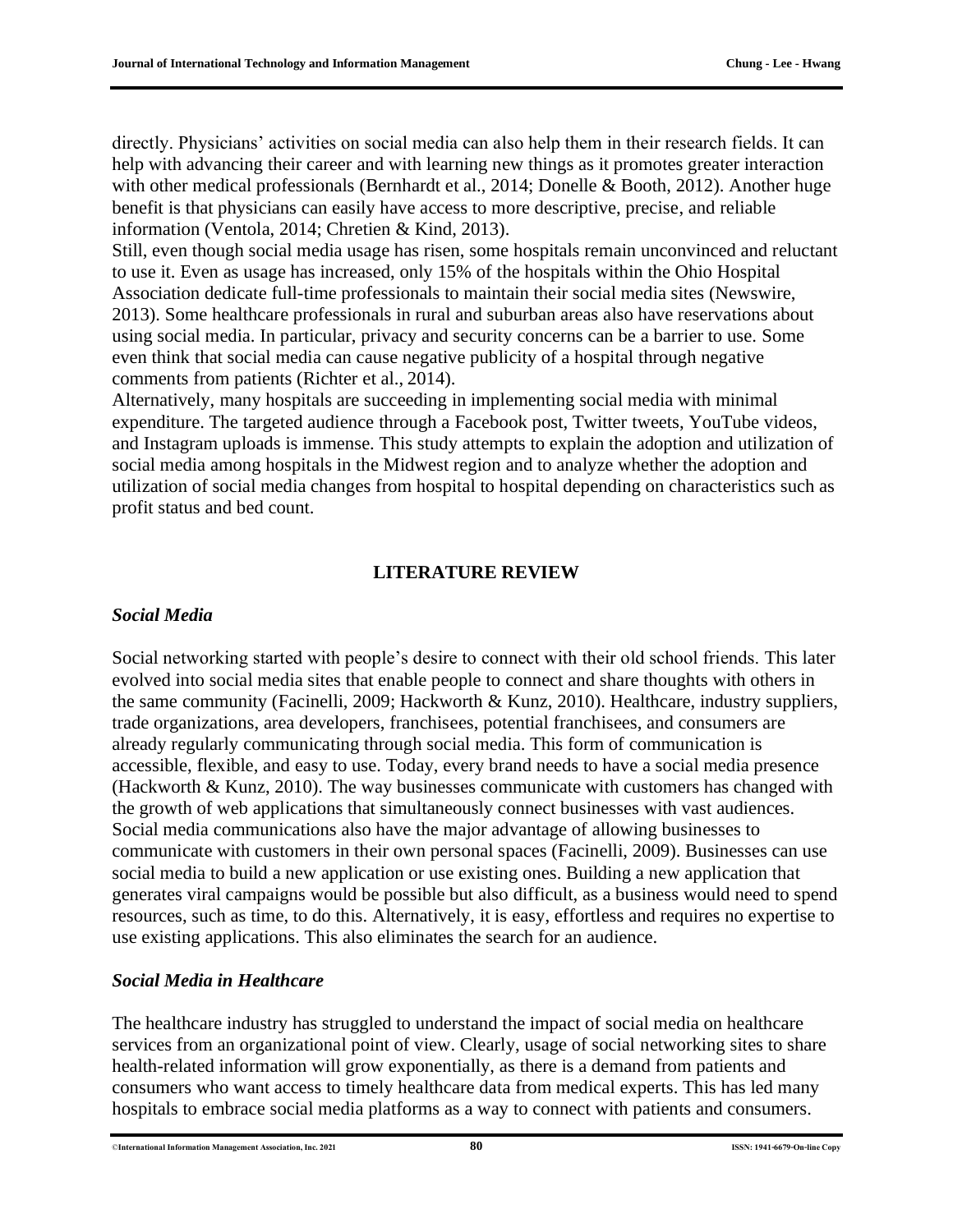(Caudullo, 2012). Progressing requires revamping and upgrading healthcare associations. These associations then have to decide whether to change their traditional frameworks to change into new associations that can combine global needs with considering local demands (Gravili, 2013). In this situation, hospitals need to create viable communication forms that encourage clinicpatient relationships, actualize and share data, react to patients' feelings, oversee vulnerability, empower decision making and encourage patients to self-manage.

#### *Social Media Adoption Across America*

Social-networking sites provide various features that enable users to fulfill individual needs. Generally, people use social networks like Facebook and Twitter to share their statuses and pictures and to engage with others. People use YouTube to watch and share videos. The social media user population has increased over the past few years drastically all over the world. In the U.S., the usage of social networking sites has increased from 8% to 72% in a nine-year period from 2005 to 2013 (George et al., 2013). People of all ages and professions use socialnetworking sites frequently. As of 2017, the number of Facebook users has exceeded two billion worldwide and that of Twitter users has exceeded 284 million. 3.25 billion videos have now been viewed on YouTube. Even with these high numbers, social media usage is still in its infancy. As social media adoption and utilization in hospitals is budget neutral, any organization can benefit from it (Sarringhaus, 2011). The only cost associated with it is in personnel.

#### *Facebook*

This is the most eminent social-networking site that allows people around the globe to communicate with each other in an easy yet effective way (Hackworth & Kunz, 2010). As of 2017, Facebook users have exceeded two billion worldwide. Hospitals use Facebook to connect with people who live in the same community. They post health-related information that reaches people who after viewing it can like or dislike it. Whenever a person visits a hospital facility, they can check in and post about how they feel being at that place. People can search for a hospital's home page and, if they like the page, they can start receiving news feeds and posts that they can like or share.

#### *Twitter*

This is a microblogging social media platform that enables users to post 280-character messages in so-called "tweets". This distinctive social media platform is growing every day and now exceeds 284 million users. With its rapid increase in usage, it has impacted how people interact, share experiences and make a living. Among many other ways of connecting, microblogging is a current method for directly approaching a desired person of contact. In certain situations, social media channels like Twitter can play a crucial role in getting the right data to persons in times of crisis. For example, in the instance of the H1N1 Pandemic, key words were used to disseminate information regarding sharing resources, personal experiences, opinions, humor, frustrations, concerns, misinformation, and questions. All of this provided data for the organizations working to solve the crisis and helped them to improve service.

©**International Information Management Association, Inc. 2021 81 ISSN: 1941-6679-On-line Copy**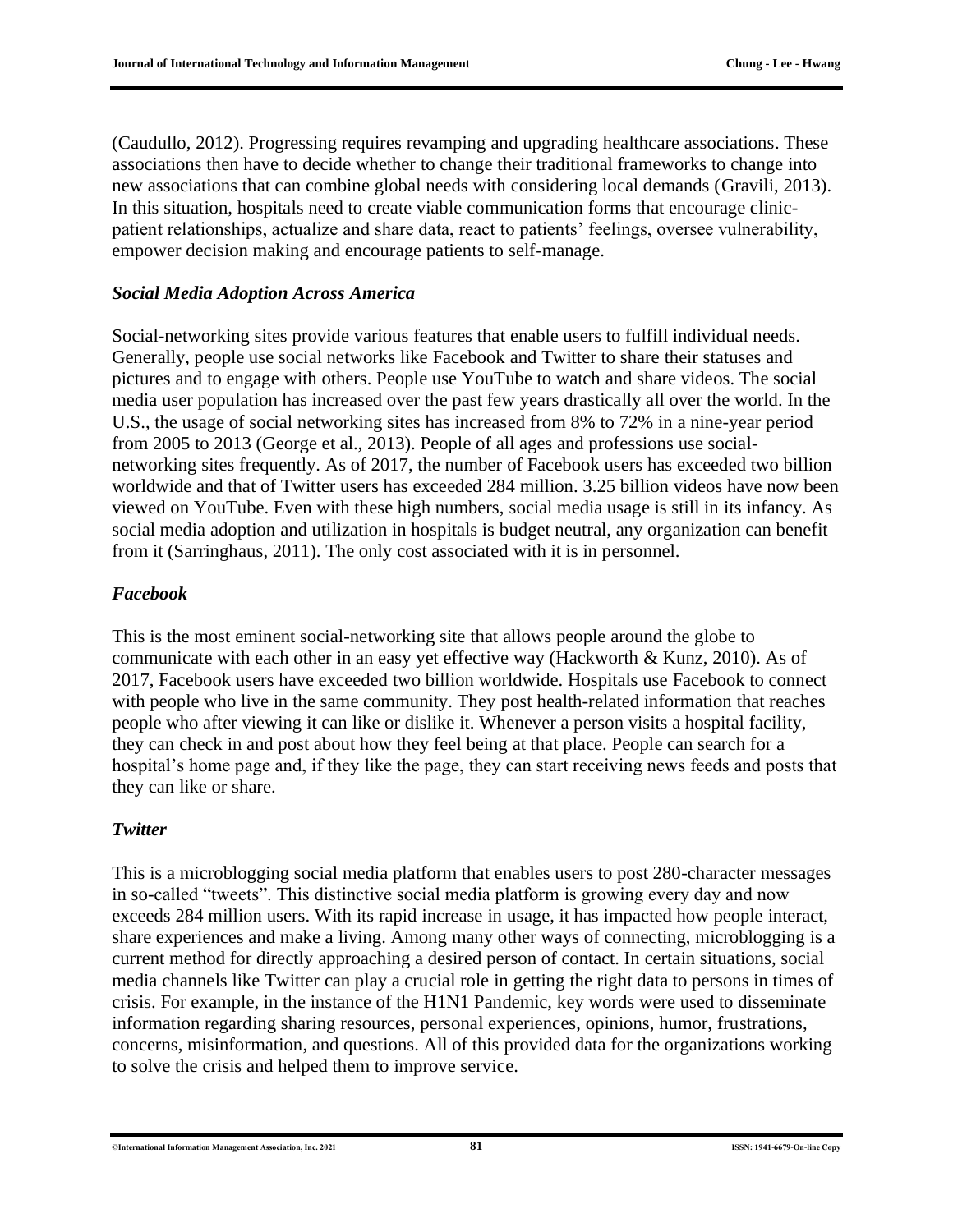#### *Instagram*

Like Facebook and Twitter, Instagram has users create a profile through which they can share information. This information is in the form of photos uploaded into the users' cloud space instead of in the form of tweets or statuses. Users get news feeds through which they can share their feelings for the uploaded photos. It has been estimated that there are 500 million users around the globe, yet hospitals just began to use Instagram as a tool to attract people. Hospitals can use Instagram to increase recognition by posting content about good health practices and by advertising for wellness events (Kernan, 2021). The key for hospitals to connect with people is to be consistent with posting content (Committee on the Learning Health Care System in America, 2013).

#### *YouTube*

This is the most popular video hub that allows users to post media content on the web to be viewed by people from any part of the world. The major advantage of YouTube is that it is free, flexible, and easy to use. Hospitals can use YouTube to upload media related to policies and available services. For instance, a hospital can post videos of its admission process, through which it can reduce complications in that process. A hospital can post videos of critical cases that its physicians have solved and can suggest preventive actions (Hackworth & Kunz, 2010). People can subscribe to the YouTube channel related to the hospital to get notifications about videos that the hospital posts. These videos provide valuable information to the users and serve as good advertisements for the hospital's brand.

#### **METHODOLOGY**

#### *Design of the Study*

We have collected hospital-related social media activity on four popular social media platforms: Facebook, Twitter, YouTube, and Instagram. We reviewed the adoption and utilization of each of the social media platforms among hospitals in the Midwest region. To understand the adoption of social media by the hospital, we will analyze each hospital's existence and the number of accounts on a platform. In order to understand the utilization of social media by these hospitals, we will analyze each hospital's activity and frequency of posts as the parameter.

#### *Population of the Study*

We included hospitals in the Midwest region reporting complete data to the 2015 American Hospital Association Survey (AHAS). The study included 912 hospitals in the region. Hospital characteristics were derived from the AHAS. These include control status (public, private nonprofit, private for-profit), bed count (small: less than 99 beds; medium: 100 to 299 beds; large: 300 or more beds), and state (Illinois, Indiana, Ohio, Michigan, Wisconsin), service (the hospital's specialty), network (whether the hospital is participating in a network), physicianowned (whether the hospital physician-owned), total outpatient visits, total capital expenditure, doctors (full-time physicians and dentists), full-time registered nurses, full-time medical and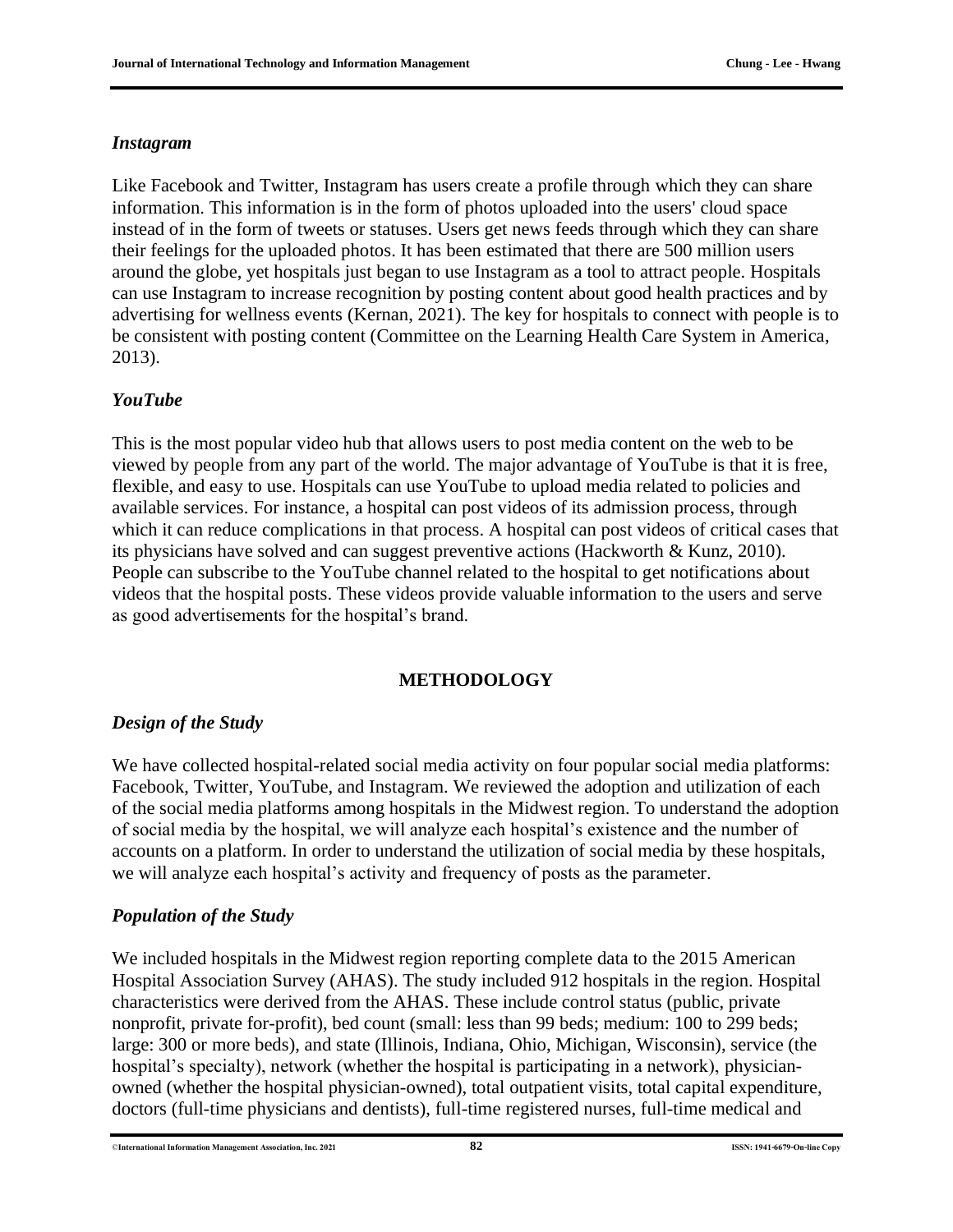dental residents and interns and full-time licensed practical or vocational nurses. We extracted data for each hospital from the four social media platforms. Data included whether each hospital had an account (adoption) and, if so, activity on each social media account (utilization). These platforms were selected because of their widespread popularity, free public access, and availability of posted usage metrics. Webpages on Facebook, Twitter, Instagram, and YouTube are created by hospitals. Hospitals can create accounts and then post messages and pictures through these accounts to their followers.

#### *Data Collection*

To acquire information from the four social-networking platforms, we initially identified the webpage for every hospital through a web search of the hospital names from the AHAS study. We made a note of the links to the social media webpages for the hospital from information on the hospital's website. If the hospital did not have any information regarding its social media platforms on its website, we performed a direct search for the hospital's account on all four platforms. In these cases, the hospital's networking website page was verified by checking the address of the hospital on the page with the known address of the hospitals from the AHAS surveys. We determined the adoption of social media by whether the hospital had a social media account. We determined the usage of social media by the hospital by measuring data that could be recorded from each social-networking website. This data included the number of likes (Facebook), number of followers (Twitter), number of followers (Instagram), and number of subscribers (YouTube). For hospital centers with numerous accounts or pages on a single platform, we chose the page created by the hospital. To be as accurate as possible, we chose not to include the information from social media accounts that the hospital did not authorize. The social media activity was recorded for one month (Glaser, 2016).

#### *Statistical Analysis*

We recorded the percentage of hospitals having Facebook, Twitter, YouTube, and Instagram accounts to determine the adoption of social media platforms across the hospitals in the Midwest region. Due to the right-skewed distribution of utilization (likes, followers, subscribers, and Instagram followers), we reported medians and an interquartile range. For hospital characteristics like state, control, service, network, physician, and bed count ANOVA has been used to find if there is any difference in categories in using each social media platform. For instance, as there are five states in the study, we used ANOVA to find if there is any difference in social media utilization between those states. We also used a regression procedure to assess the independent associations of hospital characteristics on the magnitude of social media activity. We considered social media utilization as a dependent variable and hospital characteristics such as total outpatients visit, total capital expenditures, full-time physicians, full-time medical interns, fulltime registered nurses, and licensed practical nurses as independent variables. We recorded the ones that are significantly able to determine the magnitude of social media utilization. Due to the skewed nature of utilization, we used the log transformation of social media utilization to approximate the normal distribution.

<sup>©</sup>**International Information Management Association, Inc. 2021 83 ISSN: 1941-6679-On-line Copy**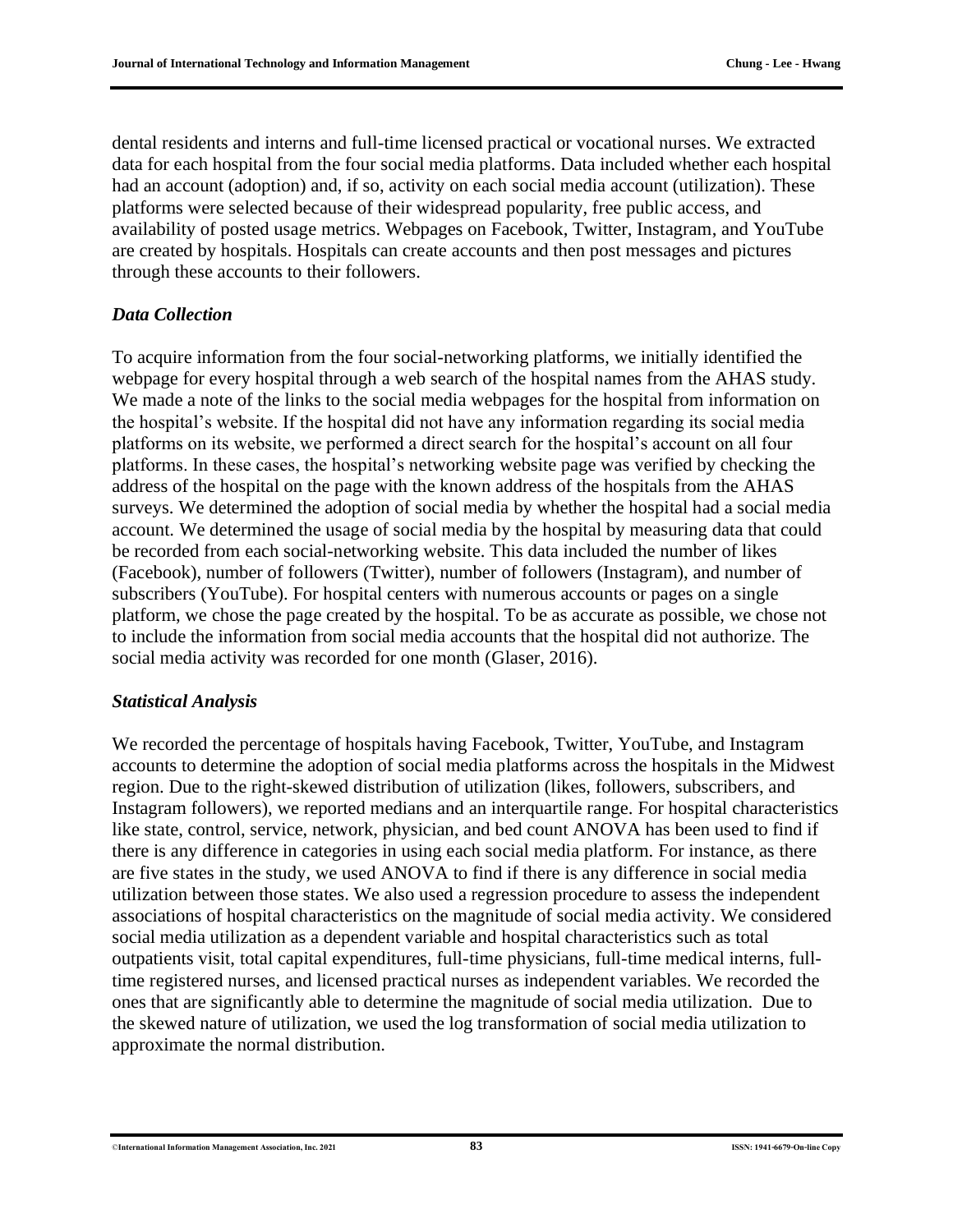#### *Adoption of Social Media*

Social media adoption by the hospitals varied across different social media platforms with 763 (83.66%) hospitals having Facebook pages, 438(48.02%) hospitals having Twitter handles, 557(61.07%) hospitals having YouTube channels, and 183 (20.06%) hospitals having Instagram accounts. Overall, 289 (31.68%) hospitals had accounts on 3 platforms, and 104 hospitals out of 912 have accounts on all four social media platforms.

#### *Descriptive Analysis of Social Media Adoption*

The pie charts below give a pictorial understanding of the social media adoption of the hospitals in states in the Midwest region and visually depict variables such as control, service specialty, bed-count, and the number of registered nurses, licensed nurses, and full-time physicians. The first chart shows the number of hospitals in each state. Our research is on hospitals in the Midwest region and includes Ohio, Indiana, Illinois, Michigan, and Wisconsin. From the pie chart, we can observe that the number of hospitals in each state is almost equal except in Ohio and Wisconsin, where the number is comparatively high.



The pie-chart with hospital control characteristics tells us that most of the hospitals are nongovernment and nonprofit (67%). 46% (307) of the hospitals have a small bed count (less than 100 beds), 24% (162) a large bed count (more than 299 beds), and 30% (196) a medium bed count (100-299 beds). 34% (3352) of the vocational-practical nurses in the study are from Ohio. Full-time registered nurses are found more often in Ohio too, with 31%(63,200). Illinois follows with 26% (52,285). Full-time physicians and dentists are also high in Ohio with 37% (9294).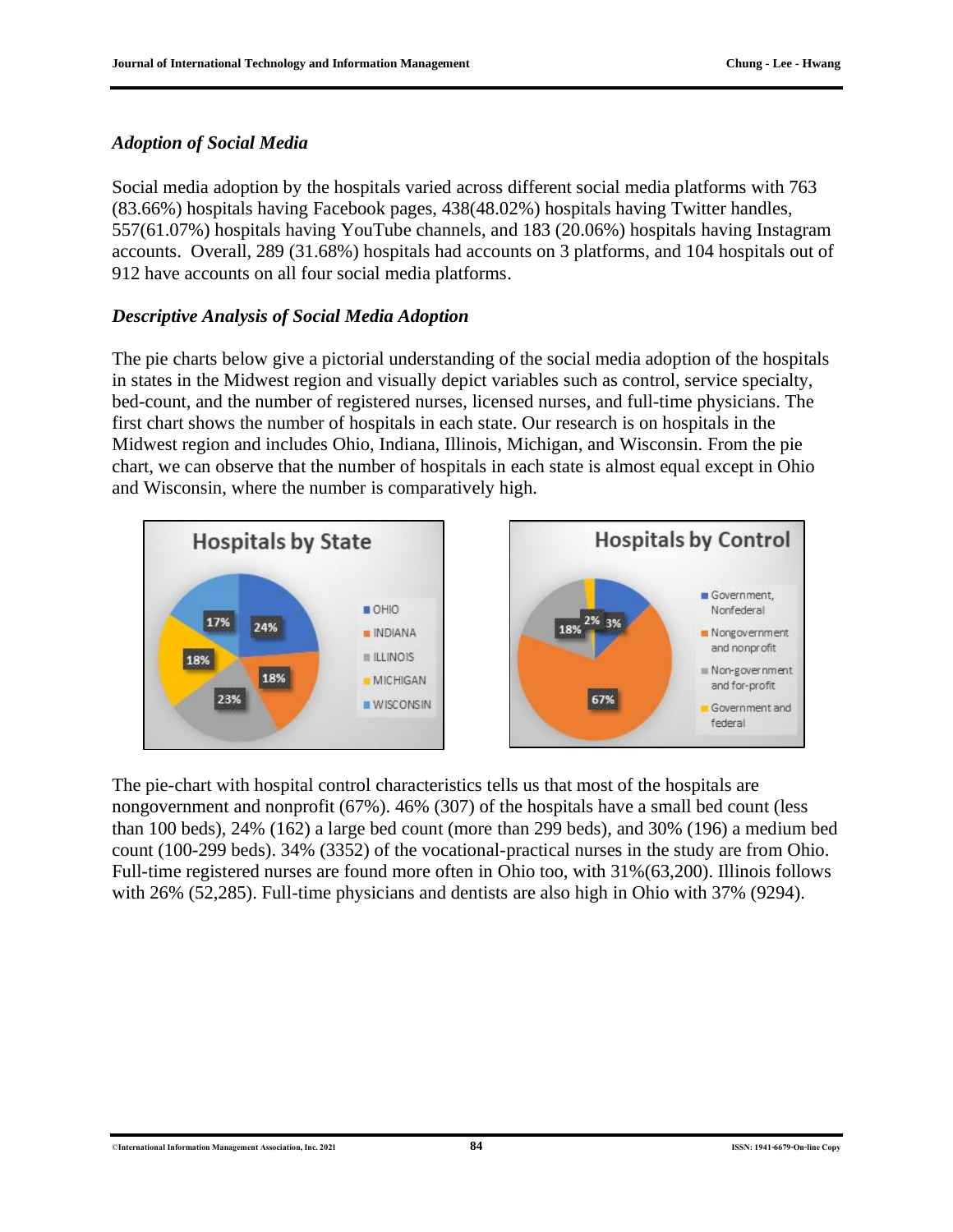

The "Hospitals by Service" pie chart provides information regarding the specialty of the hospitals. Cancer represents cancer specialty hospitals. Other various specialty hospitals include heart hospitals, children psychiatric hospitals, rehabilitation hospitals, orthopedic hospitals, and so on. General medical and surgical hospitals are high compared to other service hospitals with a whopping 700 in number. Psychiatric Hospitals follow with 77. Acute long-term care hospitals come next with 70. There are 22 rehabilitation hospitals. The rest of the hospitals are in one, two, three, or less than nine in numbers.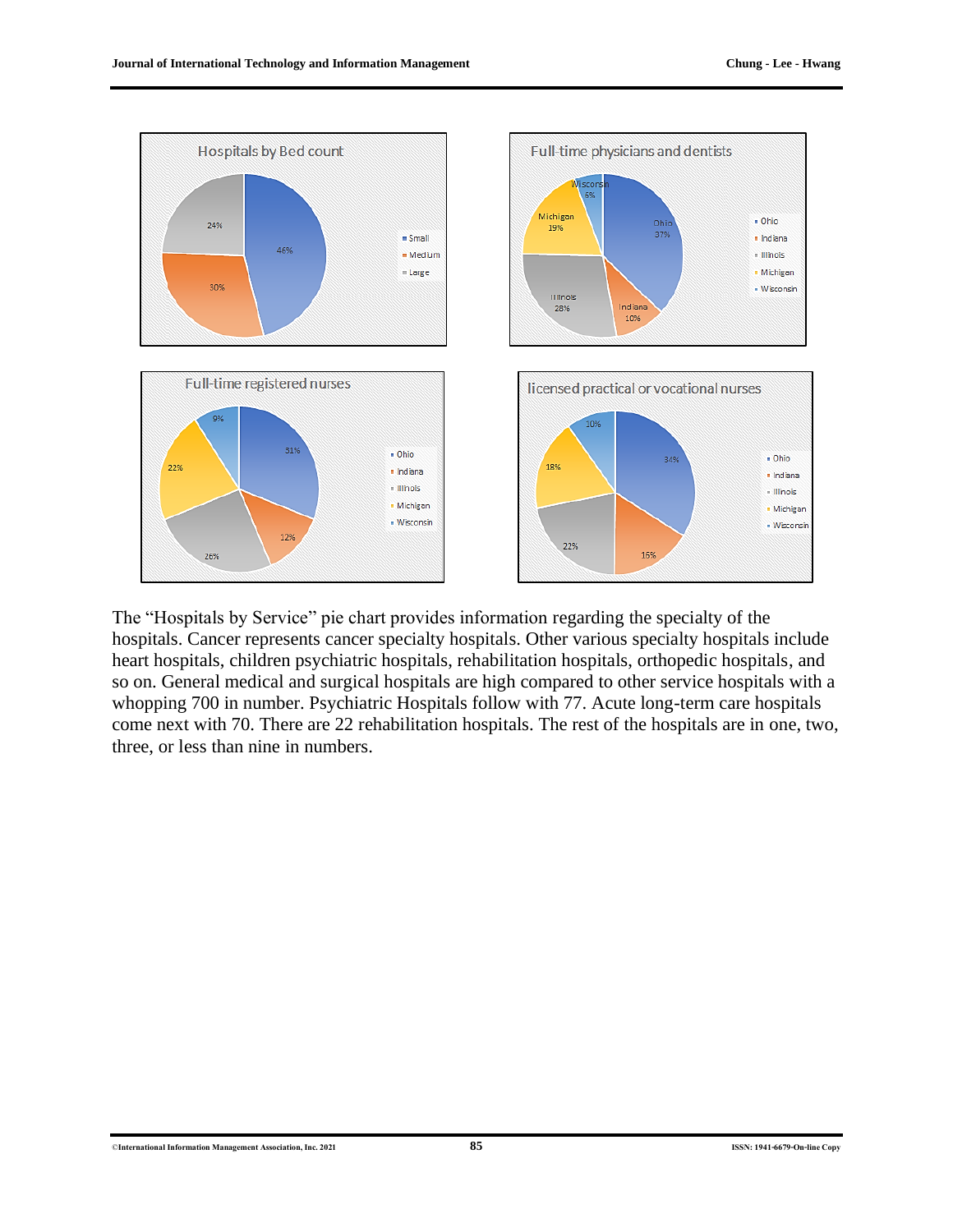

The total capital expenditure for hospitals is high in the state of Michigan with 3,949,357,392 USD. Indiana has the least capital expenditure for hospitals with 892,577,082 USD. Total outpatient visits are more for the hospitals in Ohio with a number of 43,536,542. Illinois follows with 41,748,328. Next is Michigan with 38,324,795 outpatient visits. Wisconsin had the fewest outpatient visits of all the states with 20,173,862.



A quartile distribution of social media utilization in Facebook, Twitter, YouTube, and Instagram across Midwest region hospitals is shown in the following graphs.

©**International Information Management Association, Inc. 2021 86 ISSN: 1941-6679-On-line Copy**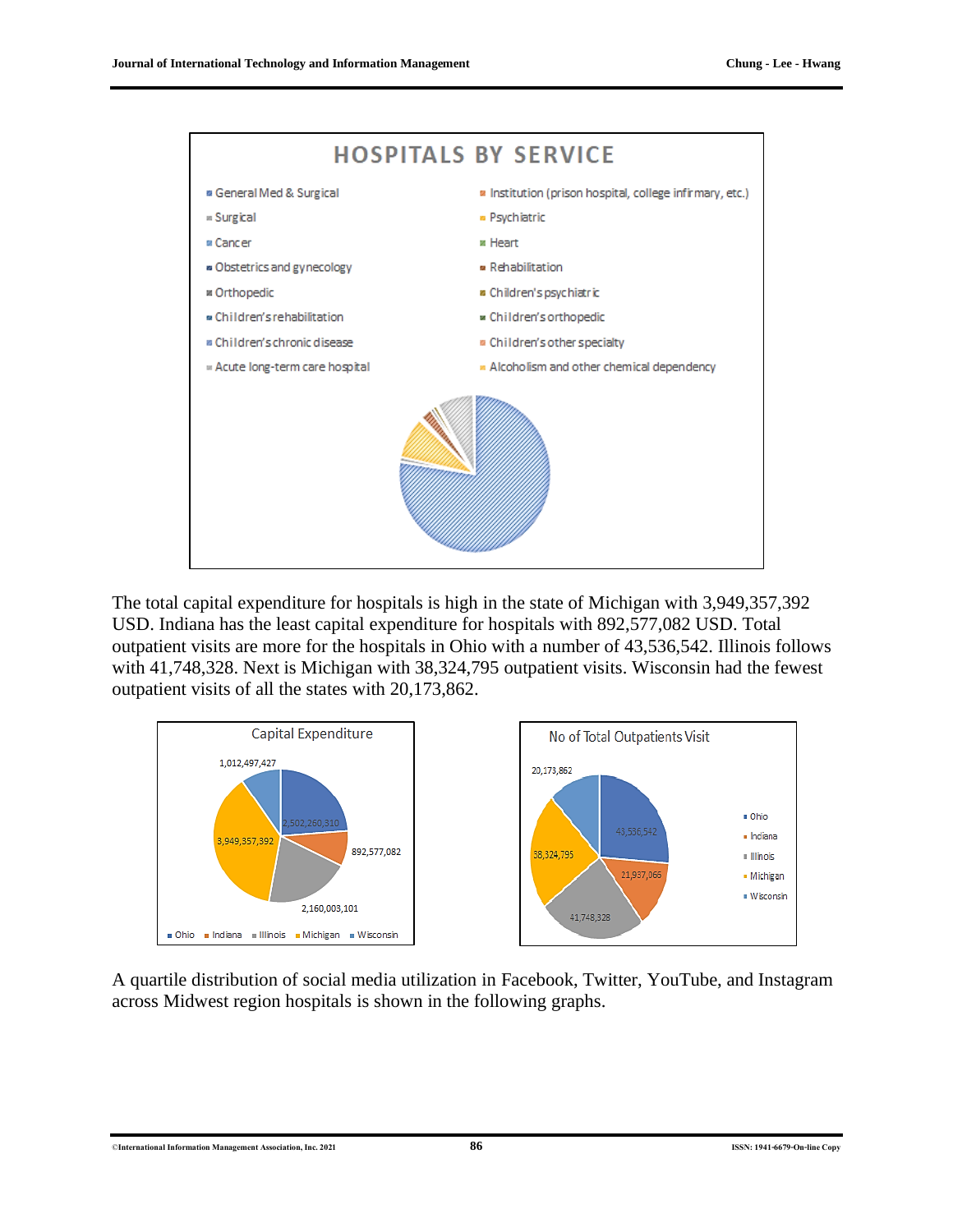

#### *Utilization of Social Media*

Appendix 1 and Appendix 2 display the magnitude of social media utilization differentiated by hospital characteristics. Hospitals in Ohio, with a larger bed count, under federal government control, that participates in a network and hospitals for specialties such as children's rehabilitation had significantly more social media utilization than their comparison groups across all four social media platforms. For example, large hospitals (>300 beds) compared to the smallest hospitals (<99 beds) had a median of 6901 (IQR 2751-17004) versus median 1311 (IQR 640-2991.5) Facebook likes, median 2567 (IQR 840-7050) versus median 613 (IQR 150-4617) Twitter followers, median 267 (IQR 72-1384) versus median 69 (IQR 7-382) YouTube subscribers, and median 431 (IQR 17-1053) versus median 87.5 (IQR 39-622) followers on Instagram. The utilization of different platforms varies among the states. For example, Facebook and Instagram usage are high by hospitals in the Ohio region, but more hospitals in Wisconsin are using YouTube than in other states. Hospitals in Illinois are ahead of other states' hospitals in using Twitter. Hospitals participating in a network compared to hospitals not participating in a network had a median of 3154 (IQR 1181-11832) versus 1766.5 (IQR 763-4641) Facebook likes, median 2496 (IQR 578-6476) versus median 829 (IQR 203-3903) Twitter followers, median 80 (IQR 10-495) versus median 234 (IQR 39-841) YouTube subscribers, median 175 (IQR 62-660) versus median 457(IQR 102-934) Instagram followers.

From Table 1 and 2, we could determine the significant characteristics in ANOVA test results for Facebook, Twitter, YouTube, and Instagram. We can see the hospital characteristics that are significant in determining the utilization of social media in hospitals. The F-value generally determines the variation between sample means. Here every character has a few sub-divisions. For example, since there are five states, the *F*-value 6.76 determines that at least one state has different utilization trends from the others. We have used ANOVA procedures to determine if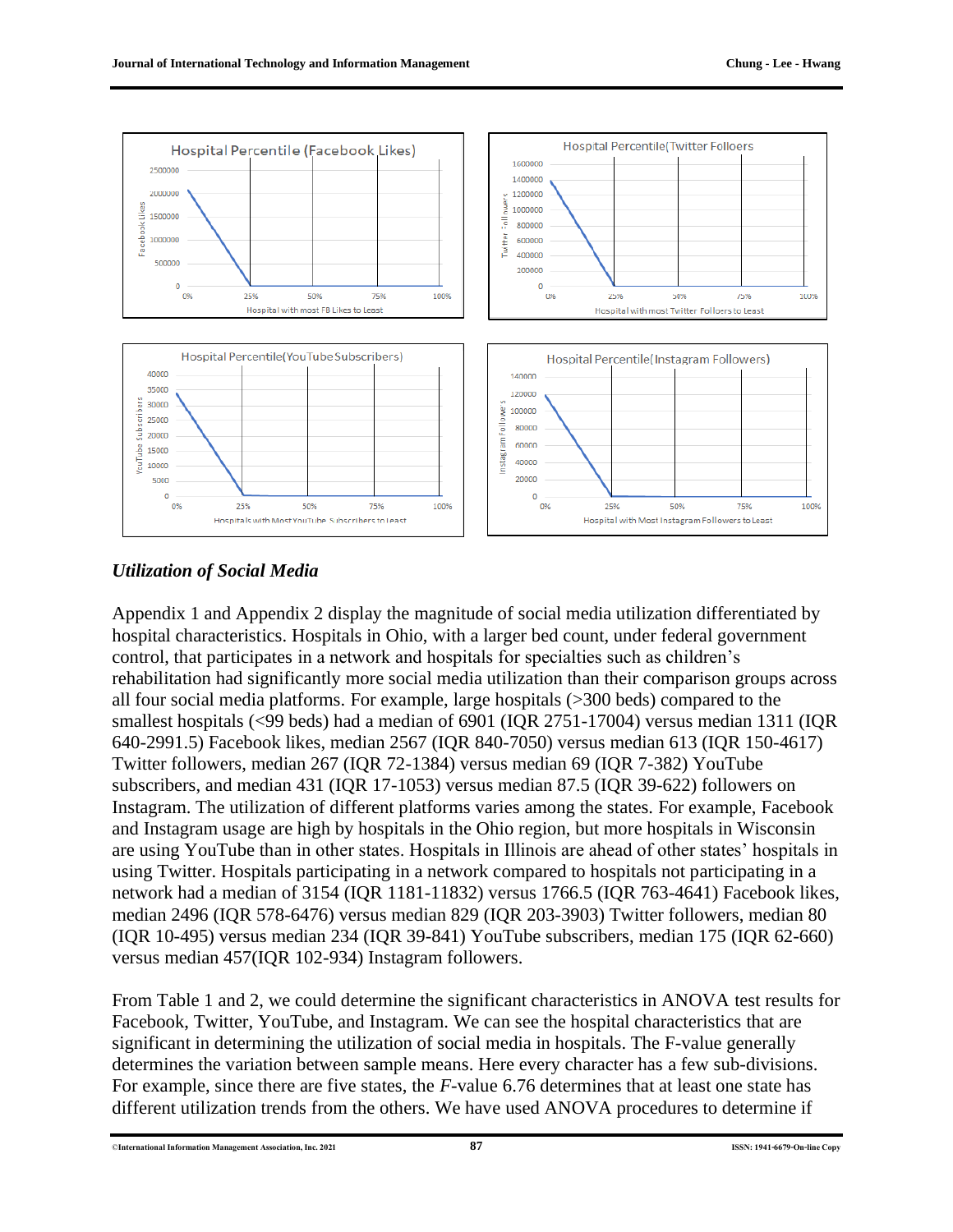there is any difference between states and discovered that Ohio differs significantly from other states. This shows that hospitals in Ohio have different trends of social media utilization compared to other states. Hospitals are categorized into four controls: government nonfederal, non-government and nonprofit, non-government and for-profit, and government federal. The *F*value for control 21.44 determines that the hospitals under at least one of these controls exhibit a significant difference in Facebook utilization compared to hospitals under other controls. The LSD test for controls shows a significant difference between all controls except between government federal and government nonfederal. The LSD test for the network characteristic tells us that Facebook utilization depends on whether the hospital participates in a network. The service has many sub characteristics with a hospital's specialty, and there are at least 11 significant characteristics. We determined that the utilization of Facebook is significantly higher in general medical and surgical, surgical, psychiatric, cancer, heart, rehabilitation, children's general medical and surgical, children's rehabilitation, children's psychiatric, children's other specialty, and acute long-term care hospitals. The study did not show the physician-owned hospital characteristic to be a significant determinant of utilization as the *F*-value is 0.07. Considering the bed-count characteristic, the study showed that a large bed count correlated with higher social media use compared to small and medium bed counts.

Whereas in analyzing Twitter utilization, we can see that in all the characteristics at least one sub-division shows a significant difference in Twitter utilization compared to the others. The Fvalue 3.10 for the state shows that at least one state differs in Twitter utilization. From LSD, we can see that Michigan has significantly different trends of Twitter utilization compared to the other four states. In control from LSD, we can see no significant difference between Twitter utilization of hospitals under government federal - non-government non-profit, and government non-federal-nongovernment for profit. The LSD for service shows that hospitals that provide children's rehabilitation services have significantly different Twitter utilization from other services. The LSD test for the network characteristic shows that whether a hospital participates in a network determines Twitter utilization. The physician-owned hospital characteristic is significant with the utilization as the *F*-value is 4.61. This shows a significant difference in Twitter utilization by hospitals owned by physicians and those not owned by physicians. In bed count, we can see that hospitals with small i.e. (0-100beds) have comparatively different utilization trends to medium and high range hospitals.

|                  | <b>Facebook likes</b><br>$(n=763)$ |          | <b>Twitter Followers</b><br>$(n = 438)$ |          |
|------------------|------------------------------------|----------|-----------------------------------------|----------|
|                  | F-value                            |          | <i>F-value</i>                          |          |
| <b>State</b>     | 6.76                               | < 0.0001 | 3.10                                    | 0.0156   |
| Control          | 21.44                              | < 0.0001 | 7.87                                    | < 0.0001 |
| Service          | 8.14                               | < 0.0001 | 2.99                                    | 0.0002   |
| <b>Network</b>   | 17.31                              | < 0.0001 | 19.57                                   | < 0.0001 |
| Physician        | 0.07                               | 0.7878   | 4.61                                    | 0.0326   |
| <b>Bed Count</b> | 25.76                              | < 0.0001 | 11.51                                   | < 0.0001 |

#### **Table 1: ANOVA Test Results on Facebook and Twitter Utilization**

©**International Information Management Association, Inc. 2021 88 ISSN: 1941-6679-On-line Copy**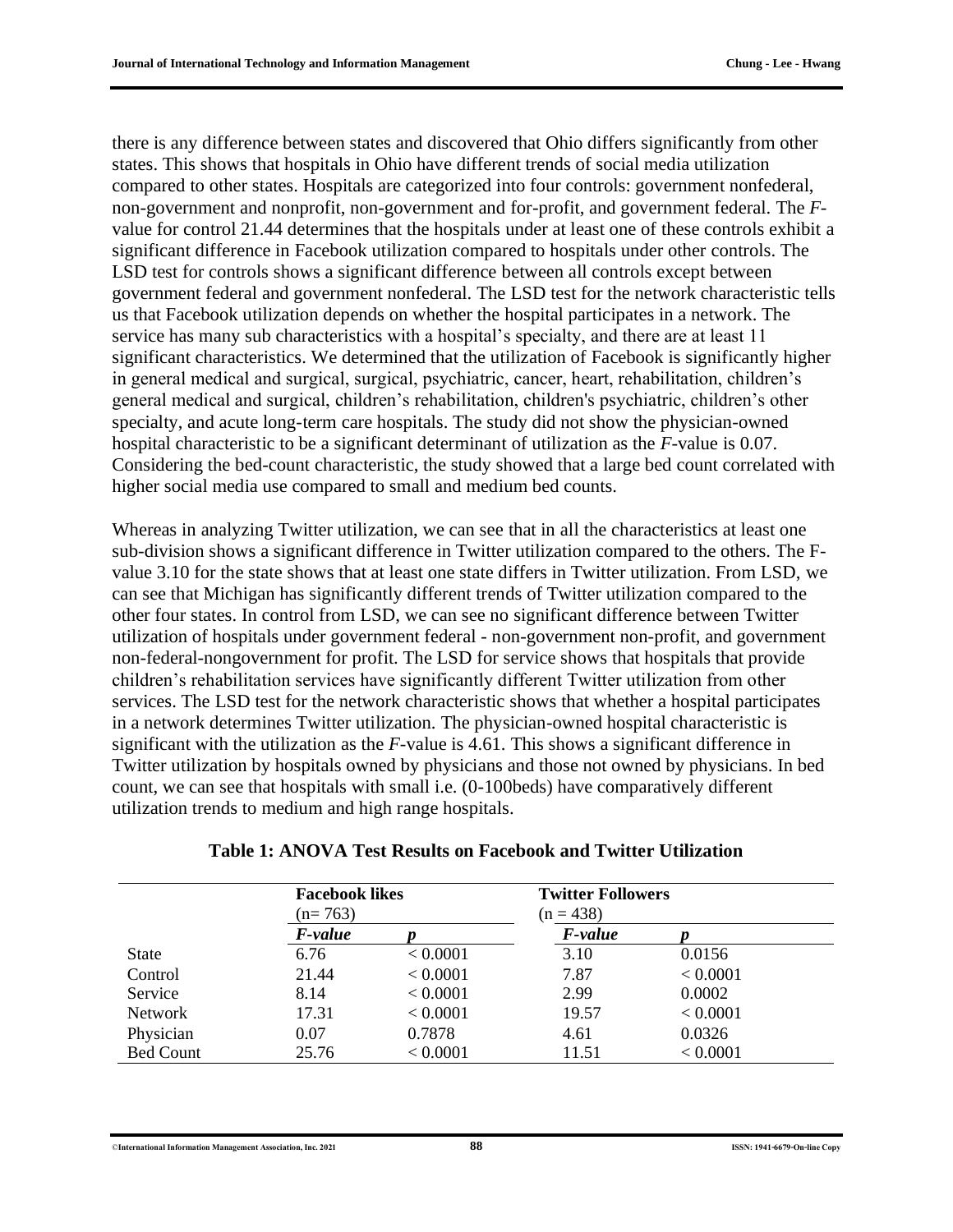Whereas, in considering YouTube utilization, the ANOVA test results show that, except for state and physician variables, all other characteristics exhibit a significant difference. The LSD Test shows that hospitals under government and nonfederal control exhibit significantly different utilization trends compared to others. Hospitals that provide children's rehabilitation, and children's psychiatric services exhibit different utilization trends compared to hospitals that provide other services. The LSD test for the network characteristic shows that whether a hospital participates in a network determines YouTube utilization. The *F*-value 12.66 for bed count and the LSD Test show that hospitals with the characteristics of small, medium, and large have significantly different YouTube utilization from others. Whereas in considering Instagram, the ANOVA test table shows that only state and control correlate with a significant difference in Instagram utilization. The LSD test for the state shows that Ohio state has a different trend in Instagram utilization compared to other states. LSD for control shows that hospitals controlled by the federal government have different trends of Instagram utilization compared to hospitals under other controls.

|                  | <b>YouTube Subscribers</b><br>$(n = 557)$ |          | <b>Instagram Followers</b><br>$(n = 183)$ |        |  |
|------------------|-------------------------------------------|----------|-------------------------------------------|--------|--|
|                  | <i>F-value</i>                            |          | <i>F-value</i>                            |        |  |
| <b>State</b>     | 1.81                                      | 0.1262   | 4.15                                      | 0.0031 |  |
| Control          | 7.30                                      | < 0.0001 | 3.81                                      | 0.0112 |  |
| Service          | 4.58                                      | < 0.0001 | 1.51                                      | 0.1175 |  |
| <b>Network</b>   | 11.25                                     | 0.0009   | 2.74                                      | 0.1004 |  |
| Physician        | 0.48                                      | 0.4900   | 1.16                                      | 0.2834 |  |
| <b>Bed Count</b> | 12.66                                     | < 0.0001 | 5.24                                      | 0.0065 |  |

|  |  | Table 2: ANOVA Test Results on YouTube and Instagram Utilization |
|--|--|------------------------------------------------------------------|
|--|--|------------------------------------------------------------------|

Tables 5 and 6 provide the information on the characteristics that determine the significance of utilization of social media. The table shows the OLS regression of social media utilization for each of the four social media platforms using hospital characteristics: total outpatients visits, total capital expenditures, full-time physicians, full-time medical interns, full-time registered nurses, and licensed practical nurses.

|  |  | Table 5: OLS Regression Results on Facebook and Twitter Utilization |  |
|--|--|---------------------------------------------------------------------|--|
|  |  |                                                                     |  |

|                             | <b>Facebook likes</b><br>$(n = 763)$<br>t-value |          | <b>Twitter Followers</b><br>$(n = 438)$ |        |
|-----------------------------|-------------------------------------------------|----------|-----------------------------------------|--------|
|                             |                                                 |          | t-value                                 |        |
| Total outpatient visits     | 1.36                                            | 0.1758   | 0.62                                    | 0.5361 |
| Total capital expenditures  | $-0.46$                                         | 0.6489   | 0.21                                    | 0.835  |
| Full-time physicians        | 1.07                                            | 0.2839   | $-0.11$                                 | 0.9114 |
| Full-time medical interns   | $-2.61$                                         | 0.0094   | 0.65                                    | 0.5149 |
| Full-time registered nurses | 5.09                                            | < 0.0001 | 2.33                                    | 0.0203 |
| Licensed practical nurses   | 0.64                                            | 0.5205   | $-1.94$                                 | 0.0529 |

©**International Information Management Association, Inc. 2021 89 ISSN: 1941-6679-On-line Copy**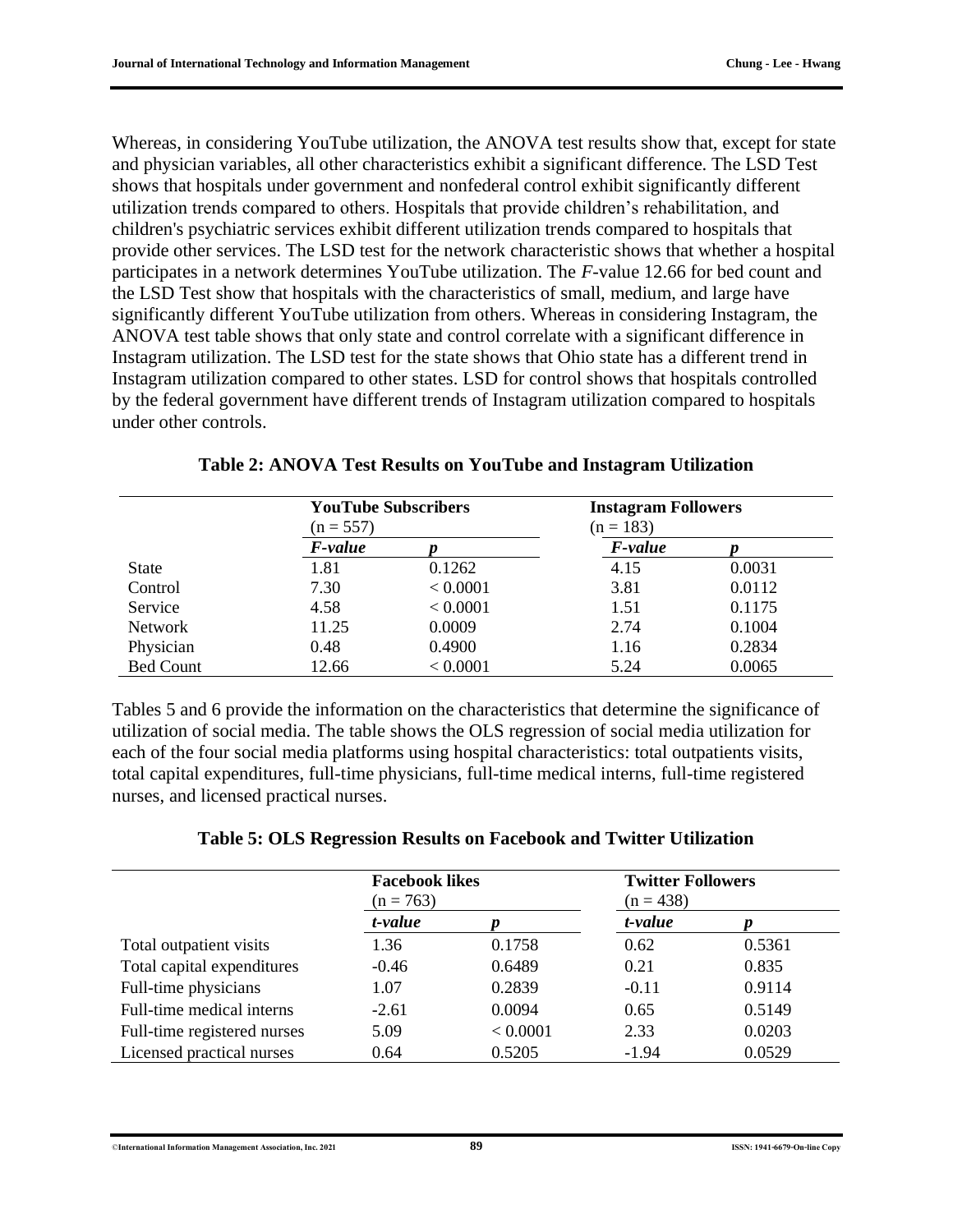The full-time medical interns characteristic is significant for an increased correlation in Facebook likes but is not significant with any measure on the other social media platforms. Fulltime registered nurses correlate significantly with higher utilization of all four social media platforms across all the hospitals in the Midwest region. A higher number of full-time registered nurses in hospitals correlates with more Facebook likes, Twitter followers, Instagram followers, and YouTube subscribers.

|                             | <b>YouTube Subscribers</b><br>$(n = 557)$<br>t-value |          | <b>Instagram Followers</b><br>$(n = 183)$ |        |
|-----------------------------|------------------------------------------------------|----------|-------------------------------------------|--------|
|                             |                                                      |          | t-value                                   |        |
| Total outpatient visits     | $-0.18$                                              | 0.8546   | 0.24                                      | 0.8079 |
| Total capital expenditures  | $-0.86$                                              | 0.3931   | 0.17                                      | 0.8635 |
| Full-time physicians        | 1.36                                                 | 0.1735   | 0.32                                      | 0.7492 |
| Full-time medical interns   | $-0.98$                                              | 0.3254   | $-0.03$                                   | 0.9773 |
| Full-time registered nurses | 4.15                                                 | < 0.0001 | 2.17                                      | 0.0322 |
| Licensed practical nurses   | 1.73                                                 | 0.0852   | $-0.86$                                   | 0.3935 |

**Table 6: OLS Regression on YouTube and Instagram Utilization**

#### **DISCUSSION**

For this study, we researched social media adoption by hospitals in the Midwest region. We have collected the number of hospitals that have accounts on four social media platforms: Facebook, Twitter, YouTube, and Instagram. We also collected information regarding utilization such as the number of likes on the hospital's Facebook page, number of followers for the hospital's Twitter handle, number of subscribers for the hospital's YouTube channel, and number of followers for the hospital's Instagram account. These two sets of data allow us to analyze the adoption and utilization of social media by hospitals. We define adoption by checking whether the hospital has an account on any of the social media platforms. The adoption of social media varied across platforms, with 763 (83.66%) having a Facebook, 438(48.02%) having a Twitter, 557 (61.07%) having a YouTube, and 183 (20.06%) having an Instagram account. Overall, 289 (31.68%) hospitals had accounts on three platforms. 104(11.4%) hospitals out of 912 have accounts on all four social media platforms. The number of hospitals in Ohio, Indiana, Illinois, Michigan, and Wisconsin is 217, 164, 213, 168, and 150.

We define utilization as how actively hospitals are using each social media account to connect with the people and analyzed the difference in utilization between hospitals using 12 characteristics. We collected one month of social media activity from each platform. We performed statistical analysis like ANOVA test and OLS regression analysis to discover which of the hospital characteristics significantly impacted social media utilization.

From the univariant procedure results, we can see that Ohio state has higher social media utilization with Facebook likes (Median 4416 & IQR 1386-13338), Twitter Followers (Median 1709 & IQR 489-5732), YouTube subscribers (Median 167 & IQR 27-663) and Instagram Followers (Median 629 & IQR 215-1406) compared to other states. The government federal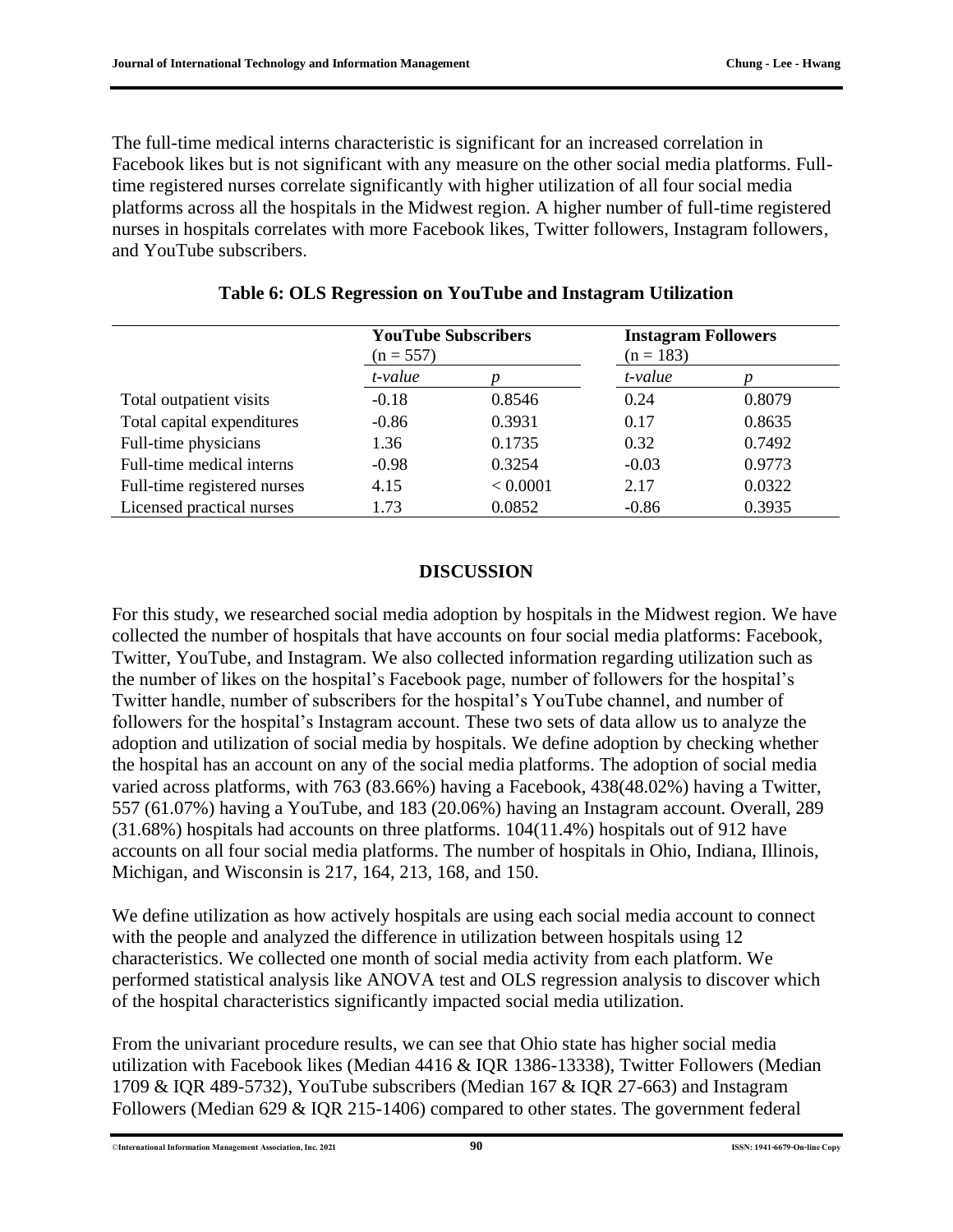hospitals have more utilization with Facebook likes (Median 4139 & IQR 2956-6430) and Instagram Followers (Median 61600 & IQR 113-61652). Government nonfederal hospitals have high utilization on YouTube (Median 1518 & IQR 685-3761). Non-government not-for-profit hospitals have more Twitter utilization (Median 1871.5 & IQR 506-6476). Children specialty hospitals have higher social media utilization than other specialty hospitals. Children's other specialty and children's general medicine & surgical hospitals have higher Facebook utilization with (Median 660013 & IQR 660013-660013) and (Median 61993.5 & IQR 45218-119089). Children's rehabilitation hospitals have a higher median in Twitter (Median 1396604 & IQR 1396604-1396604). Children's orthopedic hospitals have a higher degree of YouTube utilization (Median 29806 & IQR 29806-29806). Children's chronic disease hospitals used Instagram more than other social media platforms (Median 10686 & IQR 10686-10686). Hospitals that participate in a network have a higher rate of utilization on Facebook and Twitter (Median 3154 and 2496). Hospitals that do not participate in a network have high social media utilization on YouTube and Instagram (Median 234 and 457). Physician-owned hospitals have higher social median utilization on Facebook, YouTube, and Instagram (Medians 2338.5, 164.5, and 388). From this, we could understand that physician-owned hospitals utilize social media more than hospitals that are not physician-owned. The hospitals that are not physician-owned have a higher rate of utilization on Twitter (Median 1793). Hospitals with a large bed count have a higher rate of utilization on all social media platforms. This shows that huge hospitals are more active on social media than small and medium-sized hospitals.

The ANOVA test results help us to analyze how sub-characteristics significantly impact social media utilization. From the LSD test, we can visualize any significant differences among subcharacteristics impacting social media. After analyzing the ANOVA test and LSD test results, we found that the government-operated hospitals in Ohio with large bed-counts show comparatively higher utilization of the Facebook platform than others. This explains how the government hospitals in Ohio are good at connecting with people through Facebook. We can see that the factor of physician-owned hospitals does not significantly affect Facebook usage. For Twitter, children's rehabilitation hospitals in Michigan that are majorly owned by physicians and that have small bed counts show significantly higher utilization. From this, we can interpret that children's rehabilitation hospitals in Michigan are more active on Twitter.

For YouTube, utilization trends were similar across all the states and whether the hospital was physician-owned or not. Government nonfederal hospitals that provide children's psychiatric services exhibit higher YouTube utilization. Lastly, Instagram utilization is higher in Ohio especially in government federal hospitals. This shows that the government federal hospitals are using Instagram at a much higher rate than other hospitals. We have used regression analysis to find which of the hospitals characteristics are impacting social media utilization. From the regression analysis results, we observed that irrespective of the social media platform, hospitals with more full-time registered nurses have more social media utilization. Also, hospitals with more full-time medical interns exhibit higher Facebook utilization.

#### ©**International Information Management Association, Inc. 2021 91 ISSN: 1941-6679-On-line Copy**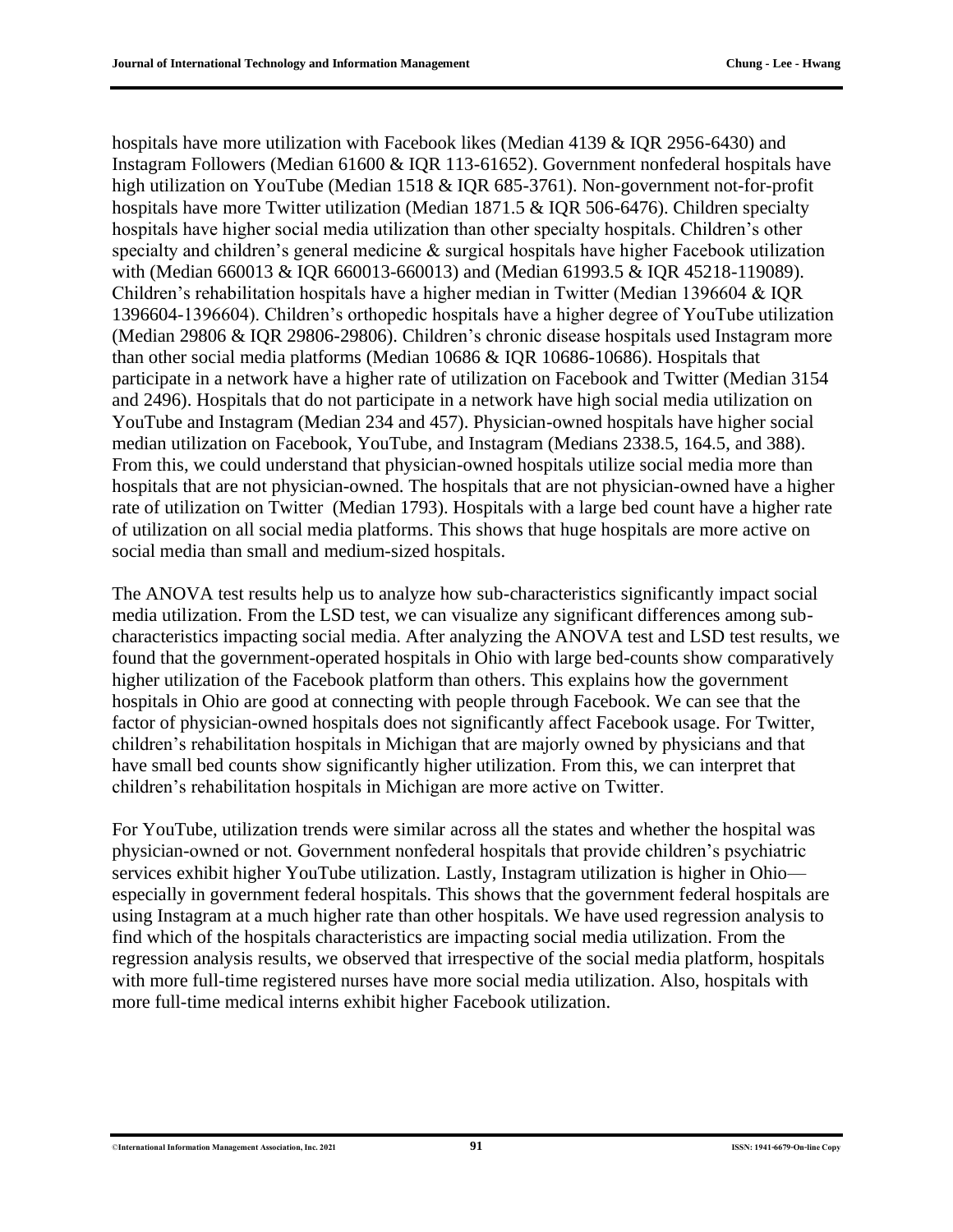#### *Limitations*

This quantitative study has many drawbacks, our study is based on five states of the Midwest region: Ohio, Wisconsin, Michigan, Indiana, and Illinois. As the rate of adoption of social media across hospitals grows, it shows the importance of social media to this present generation. However, since most of the hospitals in this study are active on social media on various platforms, we cannot know exactly how social media is being utilized. In this study, we have come across many large hospitals that serve thousands of patients but are not active on social media. In such cases, we cannot calibrate the popularity of the hospital on social media on an adoption and utilization basis. We realized that private groups of hospitals actively use social media and that public and federal hospitals were not very active on social media. We also found that the provided links on many hospital homepages were not accessible and that the links redirected to other hospitals. Also, several hospitals had multiple accounts. This could cause damage to the visits to the actual social media accounts. Considering this, the utilization and adoption of social media cannot be known. We were also unable to gather urban/rural information about hospitals. This would have provided a much deeper understanding of social media adoption and utilization.

#### **CONCLUSION**

Hospitals in the Midwest region have adopted the usage of the four social media platforms (Facebook, Twitter, YouTube, and Instagram) quite well. This usage has increased and will continue increasing in the coming years. Hospitals using social media platforms to reach patients and customers are trying to create an impact through building relationships. In the past, maintaining relationships with patients once they left the hospital was unimaginable, and marketing the hospital was an expensive task. Now, with social media, maintaining this relationship is easy and inexpensive. Hospitals will likely adopt social media usage to a much greater extent in the near future. From this study, we can conclude that different states have their own trends in social media utilization and that social media platform usage depends on the user. This indirectly impacts the social media utilization of the hospital. In all the states, governmentowned hospitals show a higher social media utilization rate than others. This demonstrates that people are looking out for government hospitals' accounts on social media. All children's specialty hospitals have higher social media adoption and utilization because everyone feels children's healthcare is more important. Hospitals with a higher number of full-time registered nurses are possibly the reason for a hospital's higher social media activity. From this, we can interpret that a higher number of full-time registered nurses help hospitals in building a social media presence. In this study, we have considered a number of characteristics to get an in-depth understanding of hospitals using social media platforms. Overall, we think that hospitals in the Midwest region are using social media effectively and that its use will continue to grow.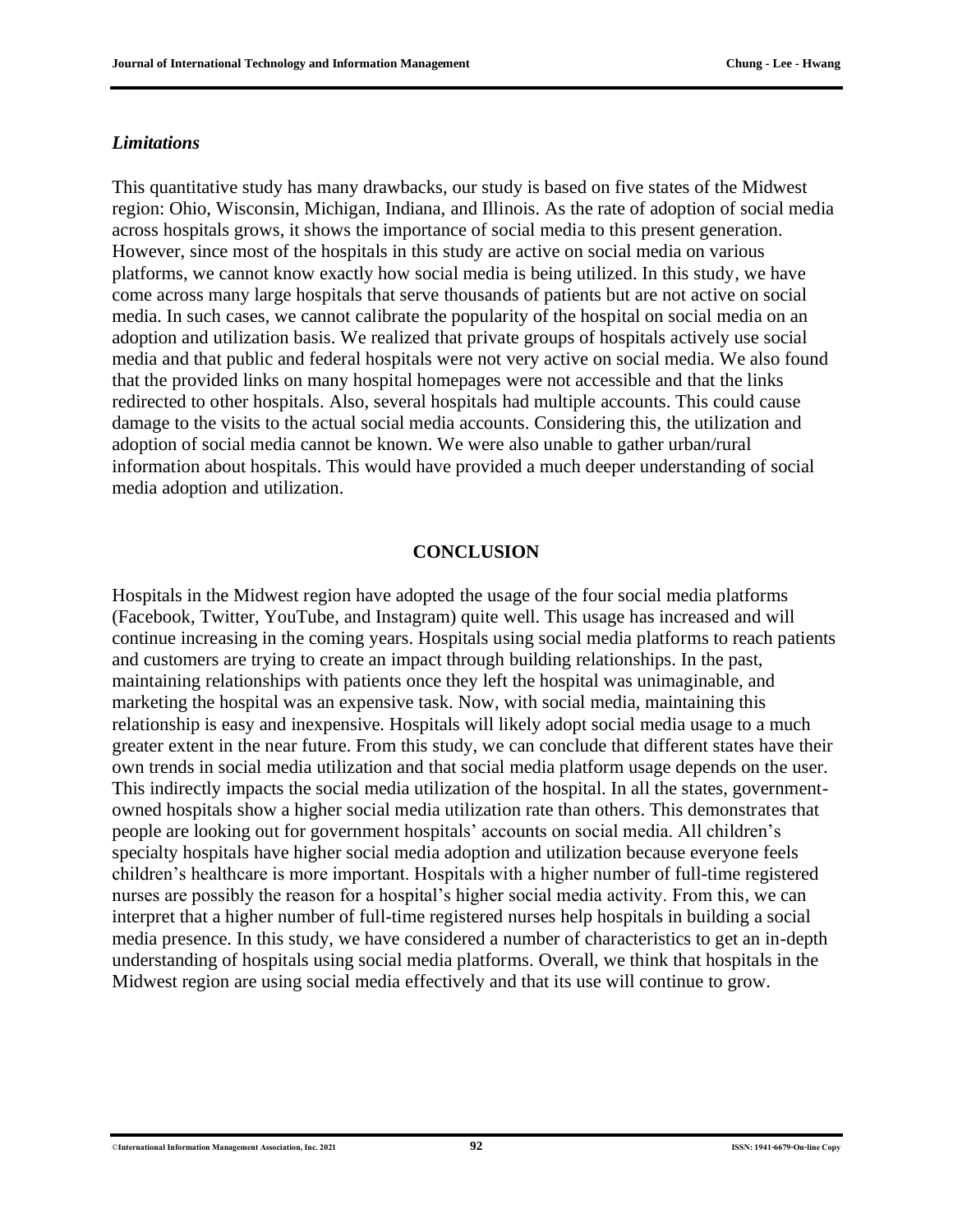#### **REFERENCES**

Bernhardt, M., Alber, J., & Gold, R. S. (2014). A social media primer for professionals: Digital do's and don'ts. *Health Promotion and Practice*, *15*(2), 168–172.

Caudullo, M. A. (2012). *The impact of social media and the internet on health informatics and data quality*. Unpublished dissertation. The College of St. Scholastica. Available from ProQuest Dissertations & Theses Global. (1324165313).

Chretien, K. C., & Kind, T. (2013). Social media and clinical care: Ethical, professional, and social implications. *Circulation*, *127*, 1413-1421. DOI: 10.1161/CIRCULATIONAHA.112.128017

Committee on the Learning Health Care System in America (2013). Engaging patients, families, and comunites. In M. Smtith, R. Saunders, & L. Stuckhardt (Eds.), *Best Care at Lower Cost: The Path to Continuously Learning Health Care in America* (pp. 189-226). Institute of Medicine. Washington, D.C.: National Academies Press.

Donelle, L., & Booth, R. (2012). Health tweets: An exploration of health promotion on Twitter. *The Online Journal of Issues in Nursing, 17*(3), Manuscript 4. DOI: 10.3912/OJIN.Vol17No03Man04

Facinelli, S., C.F.E. (2009). What the heck is "social media?". *Franchising World*, 41(7), 40-42.

George, D. R., Rovniak, L. S., & Kraschnewski, J. L. (2013). Dangers and opportunities for social media in medicine. *Clinical Obstetrics Gynecology*, *56*(3), 453–462. DOI: 10.1097/GRF.0b013e318297dc38

Glaser, J. (2016). Five reasons to 'like' patients' use of social media. Retrieved October 04, 2017, from http://www.hhnmag.com/articles/7090-five-reasons-to-like-patients-use-of-social-media

Gravili, G. (2013). Opportunities and risks of the use of social media in healthcare organizations. *The Proceedings of 7th European Conference on Information Management and Evaluation*, 41- 50. https://issuu.com/acpil/docs/ecime\_2013\_proceedings

Greenwood, S., Perrin, A., & Duggan, M. (2016). Social media update 2016. *Pew Research Center,* Retrieved November 04, 2021, *from* http://www.pewinternet.org/2016/11/11/socialmedia-update-2016/

Griffis, H. M., Kilaru, A. S., Werner, R. M., Asch, D. A., Hershey, J. C., Hill, S., Ha, Y. P., Sellers, A., Mahoney, K., & Merchant, R. M. (2014). Use of social media across US hospitals: Descriptive analysis of adoption and utilization. *Journal of Medical Internet Research*, *16*(11), e264. doi:10.2196/jmir.3758

Hackworth, B. A., & Kunz, M. B. (2010). Health care and social media: Building relationships via social networks. *Academy of Health Care Management Journal*, *6*(1), 55-68.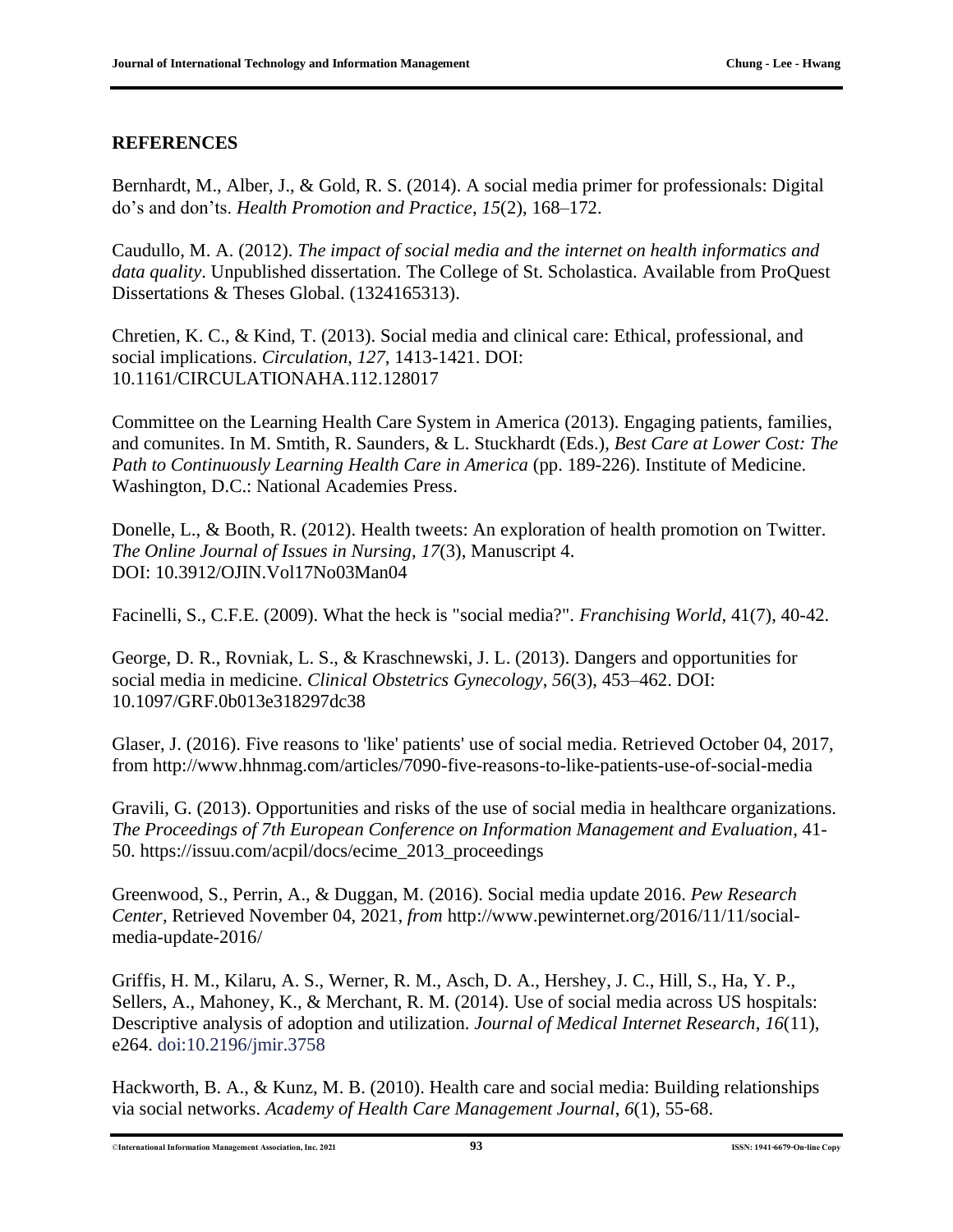Huang, E. (2013). US hospitals on YouTube™: A test to the altruistic marketing approach. *Journal of Communication in Healthcare*, 6(2), 128-134.

Kernan, J. (2021). 4 ways your hospital brand can succeed at Instagram marketing: Connect with new audiences and tell a killer brand story. *Smith & Jones*, Retrieved November 17, 2021, from https://smithandjones.com/resources/blog/instagram-marketing/

Kordzadeh, N. (2015). Understanding how hospitals use social media: An exploratory study of Facebook posts. *The Proceedings of 21st Americas Conference on Information Systems*, 1-10. http://aisel.aisnet.org/cgi/viewcontent.cgi?article=1404&context=amcis2015

Larsson, A. O., & Ihlebæk, K. A. (2016). Beyond "J-Tweeters". *Journalism Practice*, *11*(6), 689- 704.

Richter, J., Muhlestein, D. B, Wilks, C. E. A., & Hino, R. T. (2014). Social media: How hospitals use it, and opportunities for future use. *Journal of Healthcare Management*, *59*(6), 447- 461.

Sarringhaus, M. M. (2011). The great divide: Social media's role in bridging healthcare's generational shift. *Journal of Healthcare Management*, *56*(4), 235-44.

Thielst, C. B. (2011). Social media: Ubiquitous community and patient engagement. *Frontiers of Health Services Management*, *28*(2), 3-14.

Ventola, C. L. (2014). Social media and health care professionals: Benefits, risks, and best practices. *Pharmacy and Therapeutics*, *39*(7), 491-499.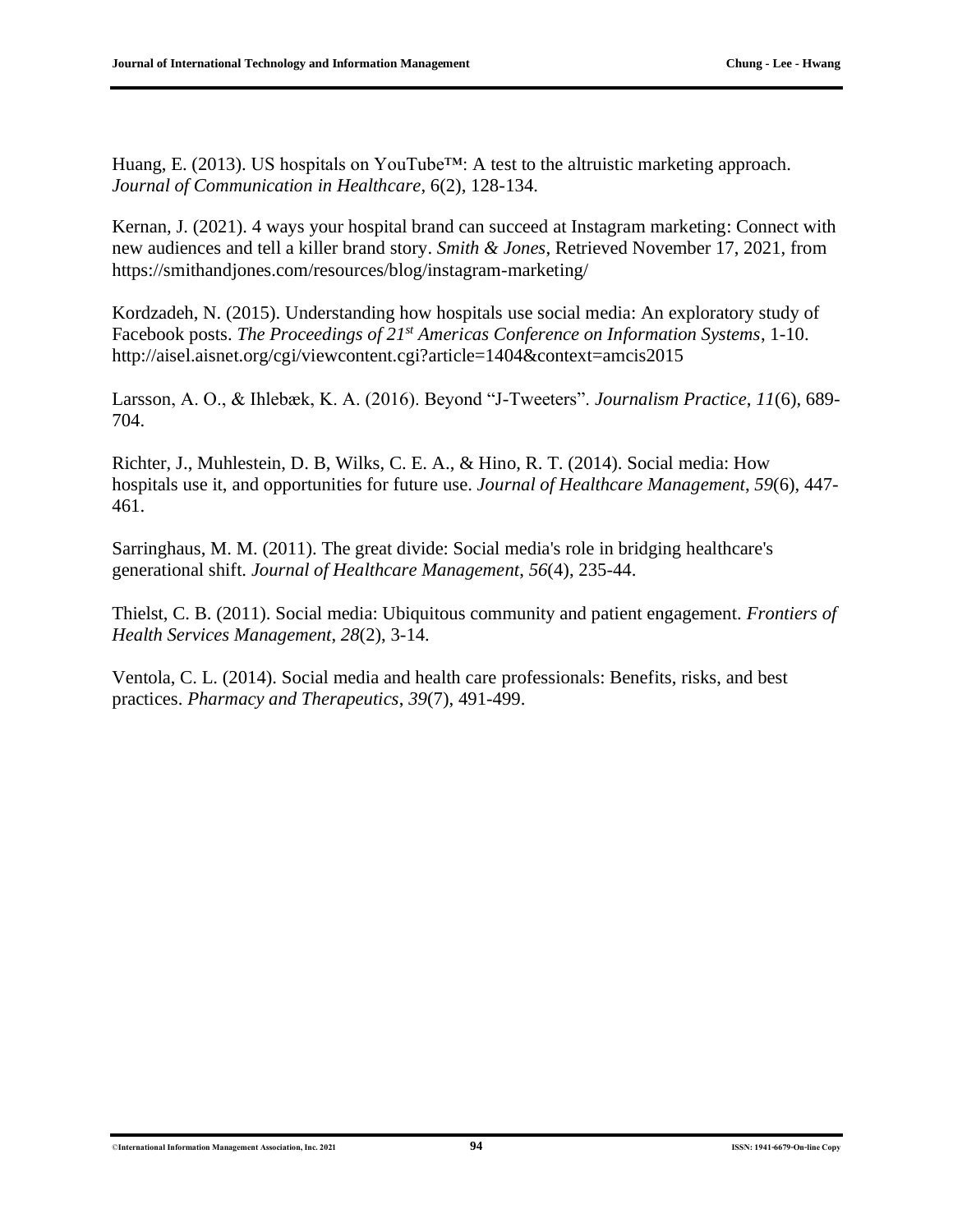| <b>Social Media Platform</b> |               | Facebook likes $(n = 763)$ | Twitter Followers $(n = 438)$ |               |  |
|------------------------------|---------------|----------------------------|-------------------------------|---------------|--|
|                              | <b>Median</b> | <b>IQR</b>                 | <b>Median</b>                 | <b>IQR</b>    |  |
| <b>State</b>                 |               |                            |                               |               |  |
| Ohio                         | 4416          | 1386-13338                 | 1709                          | 489-5732      |  |
| Indiana                      | 2337          | 767-6769                   | 1135                          | 382-6091      |  |
| Illinois                     | 1503.5        | 712-4102                   | 1974                          | 453-5834      |  |
| Michigan                     | 1533          | 569-4286                   | 1136                          | 206-1800      |  |
| Wisconsin                    | 1538          | 636.5-5401.5               | 1211                          | 360-4652      |  |
| <b>Control</b>               |               |                            |                               |               |  |
| Government, Nonfederal       | 1518          | 685-3761                   | 700                           | 142-1800      |  |
| Non-Govt, not-for-profit     | 2502          | 1001.5-9707                | 1871.5                        | 506-6476      |  |
| Non-Govt, for-profit         | 701           | 189-3590                   | 1135                          | 131-3046      |  |
| Government, federal          | 4139          | 2956-6430                  | 1117.5                        | 487.5-32835.5 |  |
| <b>Service</b>               |               |                            |                               |               |  |
| General med & surgical       | 2188.5        | 965-6524.5                 | 1558.5                        | 374-5801      |  |
| Surgical                     | 419           | 129-727                    | 1443                          | 33-2853       |  |
| Psychiatric                  | 531.5         | 120-1518                   | 700                           | 13-1562       |  |
| Cancer                       | 12226.5       | 5525-18928                 | 11942.5                       | 3185-20700    |  |
| Heart                        | 13421.5       | 11832-15011                | 4363.5                        | 2250-6477     |  |
| Rehabilitation               | 286           | 117.5-6940.5               | 2742                          | 1358.5-5911   |  |
| Orthopedic                   | 899           | 718-1350                   | 67                            | 61-3879       |  |
| Children's gen med & sur     | 61993.5       | 45218-119089               | 19257                         | 12649-25208   |  |
| Children's psychiatric       | 346           | 344-461                    | 5256.5                        | 50-10463      |  |
| long-term care hospital      | 712           | 180-4843                   | 1135                          | 1135-5248     |  |
| Alcoholism dependency        | 2012          | 1844-2166                  | 170                           | 75-265        |  |
| <b>Network</b>               |               |                            |                               |               |  |
| Yes                          | 3154          | 1181-11832                 | 2496                          | 578-6476      |  |
| N <sub>0</sub>               | 1766.5        | 763-4641                   | 829                           | 203-3903      |  |
| Physician                    |               |                            |                               |               |  |
| Yes                          | 2338.5        | 1072.5-4961.5              | 774                           | 121-4652      |  |
| No                           | 2188.5        | 874.5-7798.5               | 1793                          | 432.5-5962    |  |
| <b>Bedcount</b>              |               |                            |                               |               |  |
| Small (0-100 beds)           | 1311          | 640-2991.5                 | 613                           | 150-4617      |  |
| Medium (101-300 beds)        | 2843          | 1349-6200                  | 1827                          | 543-6477      |  |
| Large(301 or more beds)      | 6901          | 2751-17004                 | 2567                          | 840-7050      |  |

|  |  |  |  |  | Appendix 1: Magnitude of Facebook and Twitter Utilization |  |  |  |  |  |  |  |  |  |  |
|--|--|--|--|--|-----------------------------------------------------------|--|--|--|--|--|--|--|--|--|--|
|--|--|--|--|--|-----------------------------------------------------------|--|--|--|--|--|--|--|--|--|--|

©**International Information Management Association, Inc. 2021 95 ISSN: 1941-6679-On-line Copy**